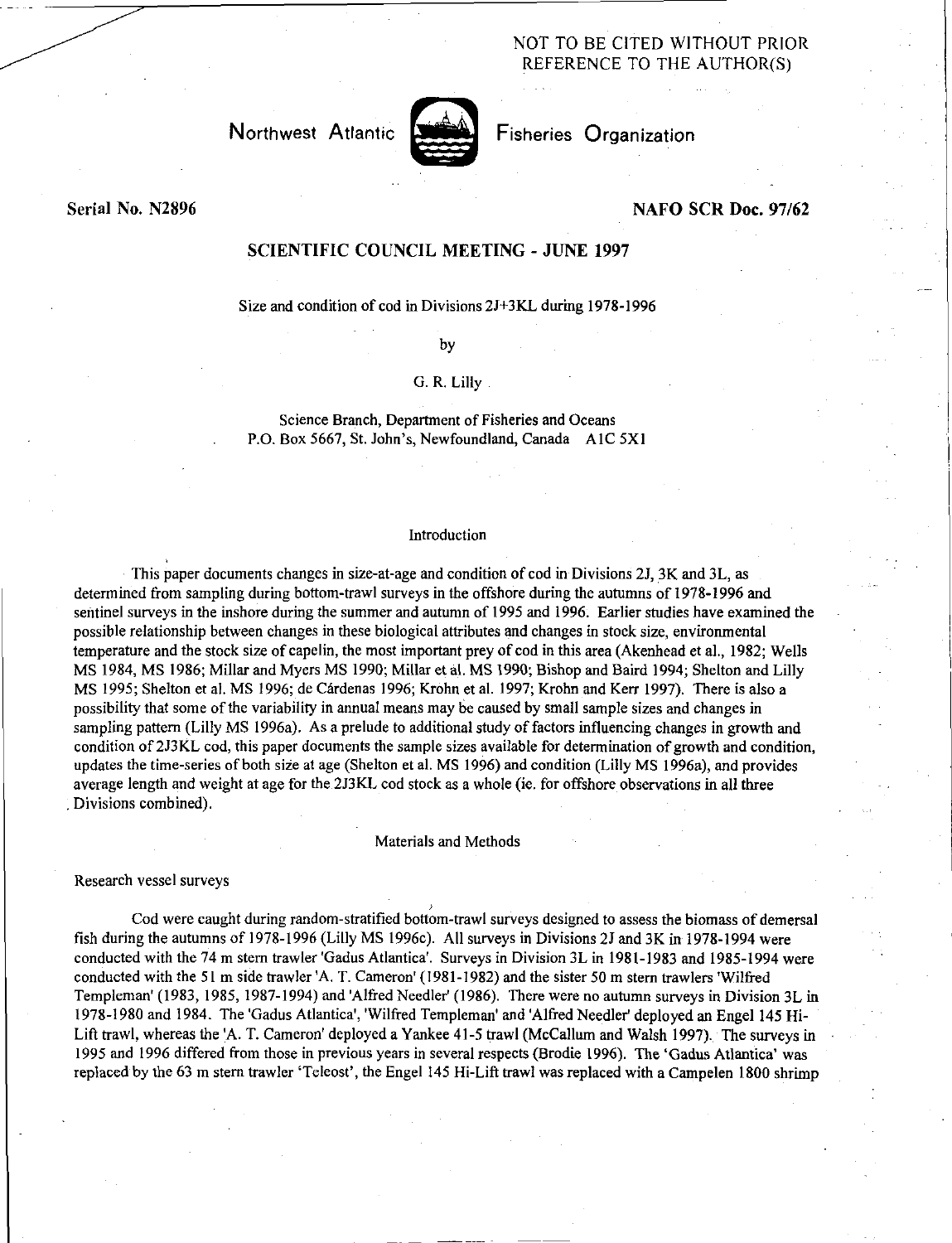trawl with rockhopper foot gear and the 'Wilfred Templeman' fished part of Division 3K. In addition, tows were made at 3.0 knots for 15 min instead of 3.5 knots for 30 min, as had been the case in all years prior to 1995. In all instances, a 29 mm meshliner was inserted in the codend. Details regarding areas and locations of strata, and changes in survey pattern, are provided by Doubleday (1981), Lilly and Davis (MS 1993), Bishop (MS 1994) and Shelton et al. (MS 1996). The most notable change in survey coverage was the addition of depths between 100 and 200 m in northwestern Division 3K (St. Anthony Shelf and Grey Islands Shelf) in 1984 and subsequent years. Fishing in all Divisions and years was conducted on a 24-h basis. The variability in ships and bottom-trawls may have resulted in numerous changes in catching efficiency. The Campelen trawl has been shown to be far more effective at catching small cod than was the Engels Hi-Lift trawl (Warren 1997). The influence of these changes in ships and trawls on estimates of mean lengths- and weights-at-age has not been investigated.

Sampling of cod for otoliths and various biological attributes was conducted using two distinct procedures. The first involved determination of biological attributes (eg. fork length, cm) and the extraction of otoliths at sea. The second involved the determination of body length at sea followed by the freezing of the fish for detailed examination in the laboratory at the Northwest Atlantic Fisheries Centre, St. John's. These frozen fish were thawed in fresh water and weighed (to the nearest 10 g) before being cut (round weight) and again after removal of the organs from the abdominal cavity (gutted weight). The liver and gonad were also weighed (g ) or measured volumetrically (ml).

For each of these two methods of sampling, there were several changes in what constituted a sample and several changes in the biological attributes measured. These changes have not yet been thoroughly documented, but they were similar to changes in the sampling from research vessel surveys in Subdivision 3Ps (Lilly MS 1996b). The number of fish sampled for both length and age is reported in Table 1. Sample sizes were relatively high in Division 2J in 1984 and 1985 when the number of frozen fish was increased considerably. Sample sizes declined in all Divisions in the 1990s as catches rapidly declined. The increase in sample sizes for the younger ages (especially ages 1-3) in 1995 and 1996 reflects the change to the Campelen trawl. The number of fish sampled for length, age and round weight is reported in Table 2. There was a large increase in Division 2J in 1984 and 1985 as noted above. From 1978-1988, sample sizes were generally much smaller for weights than for lengths. This changed in 1989 in Divisions 2J and 3K and in 1990 in Division 3L when balances for weighing at sea were first used to obtain round weight, gutted weight, and weights of livers and gonads for all fish sampled at sea. The decline in sample sizes through the 1990s, and increase in sampling of young fish in 1995 and *1996,* were noted above.

The condition of the fish was expressed using Fulton's condition factor ((weight/length $3$ )\*100). The relative size of the liver (liver index) was expressed as  $((\text{liver weight/length}^3)^*100)$ .

All sampling was length-stratified by Division, so mean length, weight and condition were determined by weighting the value for each individual fish by the ratio of the population number per 3 cm length class to the number of fish sampled in the same length class, where the population number is calculated by areal expansion of the stratified mean catch at length per tow (Smith and Somerton 1981). There has also been interest in determining mean lengths and weights at age for the stock area as a whole. For this metric, a mean length or weight by year and age was calculated by averaging the values for the three Divisions, weighted by the *Divisional* population numbers at age.

## Sentinel survey

A sentinel survey for cod was conducted at various sites in Divisions 2J3KL during the summer and autumn of 1995 and 1996 (Davis MS 1996). In 1995, a total of 635 cod from 18 communities were sampled for condition. The majority of these cod were caught by fishers operating from 4 communities on Fogo Island in southern Division 3K. In 1996, the number of communities sampled was reduced, and an attempt was made to sample at each site several times during the survey period. A total of 1297 cod from 13 communities were sampled, and again most of the samples came from 4 communities on Fogo Island.

The sampling on Fogo Island differed from that at other sites in several ways. In 1995, the sampling occurred during July-August, and was completed before sampling started at other sites. In 1996, sampling at sites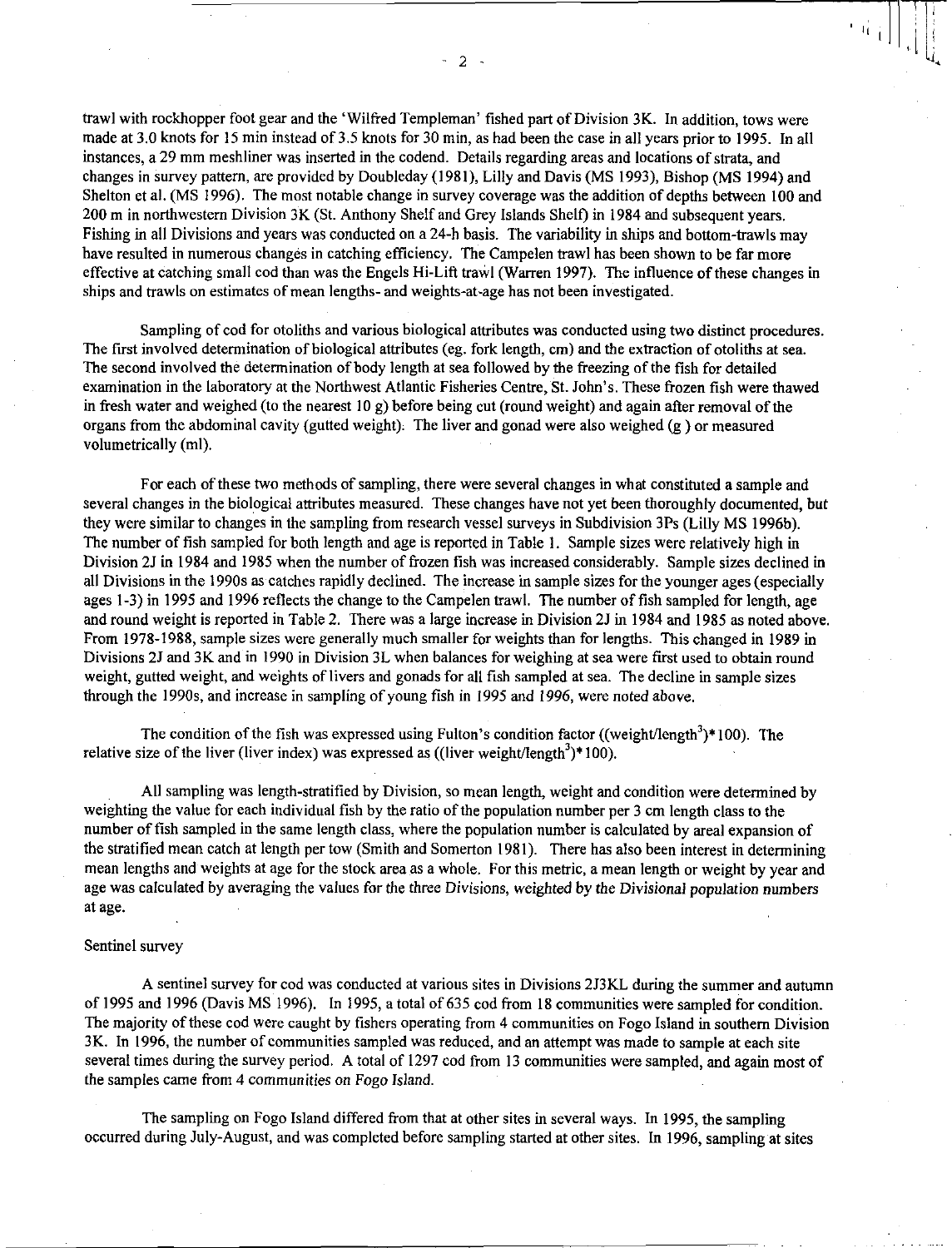other than Fogo was earlier than in 1995, and tended to overlap the sampling at Fogo. In addition, sampling on Fogo Island consisted of numerous small samples, whereas at other sites there was usually a single, relatively large sample. Fish caught on Fogo Island were sampled while still fresh, whereas cod from other areas were frozen and sampled after thawing in fresh water in the laboratory at NAFC in St. John's.

#### Results

## Offshore lengths and weights at age

As noted by Shelton et al. (MS 1996), mean weights at age for cod caught in the commercial fishery declined during the 1980s and early 1990s after peaking in the late 1970s or early 1980s. The research sampling (Table 3,4; Fig. 1,2) illustrates that the changes varied with Division; there was a strong decline in Division 2J, a lesser decline in Division 3K, and little or no decline in Division 3L. These Divisional differences are more apparent in Fig. 3, which focuses on changes in mean lengths and weights of cod of ages 4 and 6. Superimposed on the longterm decline are periods of relatively quicker or slower growth associated with changes in water temperature (Shelton and Lilly MS 1995; Shelton et al. MS 1996). The trend toward very low mean lengths and weights at age in the early 1990s appears to have been reversed, but sample sizes at ages greater than age 4 have been very small in recent years, so the accuracy of these estimates is suspect.

The mean lengths and weights at age for the 2J3KL cod stock as a whole (Table 5; Fig. 4) changed little after the mid-1980s. This may be largely because the decline in Divisions 2J and 3K was counteracted by the Divisional weighting. In some of the earlier years there were relatively few cod caught toward the south, giving higher emphasis to the smaller fish in the north, whereas in many of the later years relatively few cod were caught toward the north, giving higher emphasis to the larger fish in the south.

## Offshore condition at age

Average Fulton's condition for cod of ages 2-12 are provided in Tables 6 and 7 for round weights and gutted weights respectively. The gutted values for ages 3-6 are illustrated by Division in Fig.5. Illustrations for older ages are available in previous reports (eg. Bishop and Baird 1994; Taggart et al. 1994; Bishop et al. MS 1995), and are not provided in the present paper because sample sizes were very small or nil in recent years. The most notable feature of the gutted weight condition index was the dramatic decline in Division 2J in the early 1990s. A similar but less dramatic decline occurred in Division 3K, and there was no consistent change in Division 3L. Condition levels have improved in both Division 2J and Division 3K since the nadir in 1992. Levels continue to fluctuate without trend in Division 3L.

Average liver indices for cod of ages 2-12 are provided in Table 8, and values for ages 3-6 are illustrated by Division in Fig. 6. As described in earlier rcports, there was a decline in liver index in Division 2J in the early 1990s, and an increase in liver index in Division 3L at about the same time. There was no change in Division 3K. Levels have remained almost unchanged in Divisions 2J and 3K, and have declined somewhat in Division 3L. In Division 2J, the continued low level in the liver index contrasts with the improvement in somatic condition.

#### Inshore condition

As described by Lilly (1996a), the sampling of sentinel surveys in 1995 revealed an increase in both somatic condition and liver index during the summer in one area (Fogo Island in southern Division 3K), and high variability in mean values at 14 other sites during the autumn (Fig. 7). The sampling during 1996 (Fig. 8) confirmed the pattern of an increase in both indices during the summer, and provided evidence of a decline in the autumn. It is clear that there can be much inter-site variability in mean values on a given date, and even considerable intra-site variability over a period of just 2-3 days. In addition, there is evidence of annual variability. On Fogo Island, the increase in both indices started earlier and reached a higher peak in 1996 than in 1995.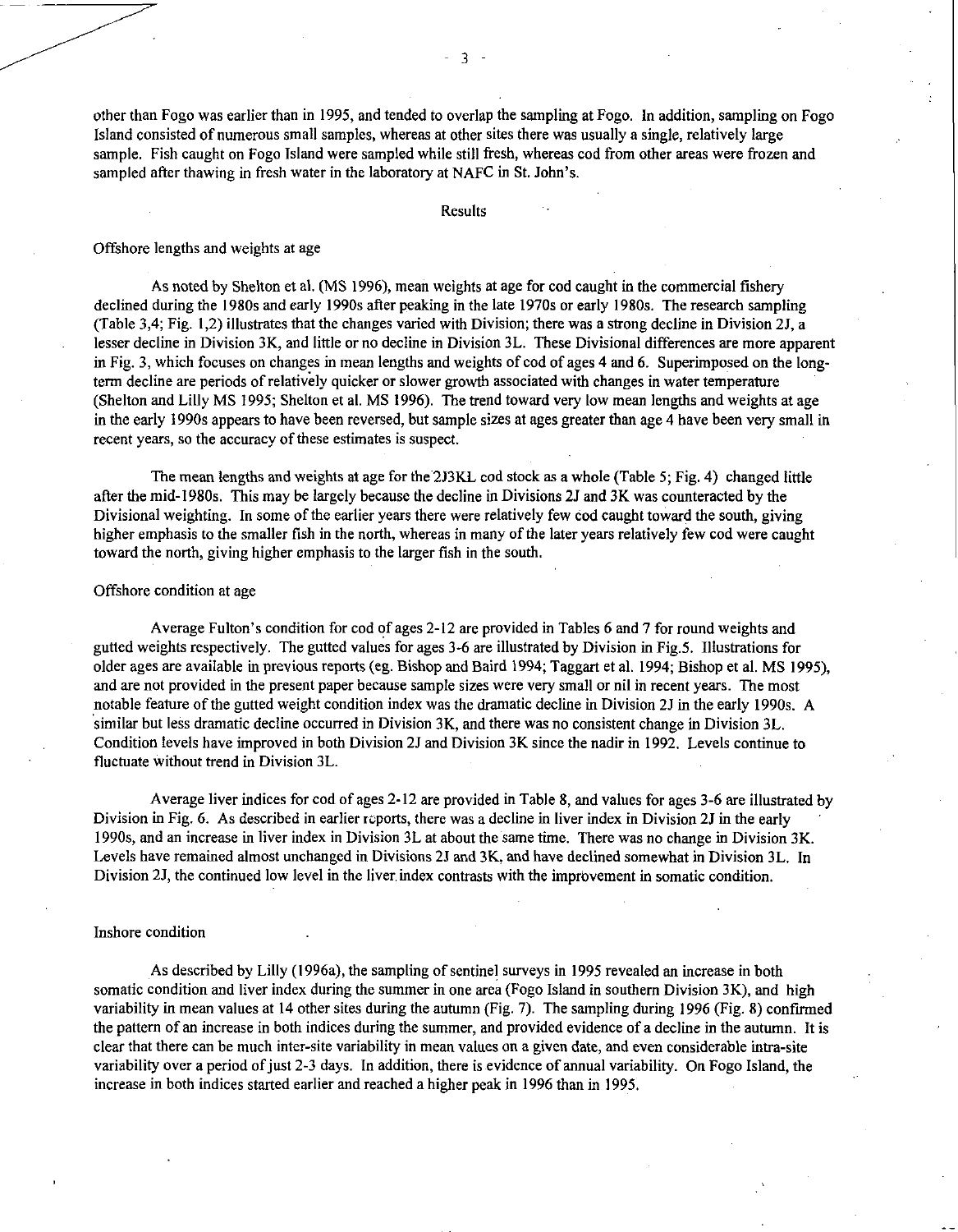#### Discussion

This paper has simply documented some of the variability in size and condition of cod in Divisions 23, 3K and 3L on various temporal and spatial scales. There is no new analysis. Several studies have explored the extent to which annual variability in the size and condition of cod in Divisions 2J, 3K and 3L is correlated with variability in stock size, environmental temperature, and the stock size of capelin, the cod's most important prey. While there is evidence that stock size, temperature and capelin have had an effect, the various studies have not provided sufficient explanation for the changes which have been observed; none have adequately explained why the temporal pattern of change in growth, somatic condition and liver index has differed from north to south. Annual temperature anomalies in 2J, 3K and 3L tend to be highly correlated, so why is there Divisional variability in the temporal changes in growth rate? It is thought that there is just one capelin stock in Subarea 2 and Divisions 3K and 3L, so why should growth and condition be correlated with capelin biomass in some Divisions but not in others? Part of the explanation for the Divisional variability in the influence of capelin may lie in annual variability in the extent and duration of overlap between cod and capelin. The overlap will be influenced by changes in distribution patterns and migration timing exhibited by both cod and capelin (Lilly 1994, MS 1995; Frank et al. 1996; Nakashima 1996). Additional study of factors influencing growth and condition of cod in Divisions 2J, 3K and 3L should first determine if an important portion of the observed variability is due to measurement error, associated with changes in survey timing and the way the sampling was conducted, and should then try to determine how individual components of the northern cod stock complex have been influenced by changes in oceanographic factors, such as temperature, and changes in access to prey, particularly capelin.

## References

- Akenhead, S. A., J. Carscadden, H. Lear, G. R. Lilly, and R. Wells. 1982. Cod-capelin interactions off northeast Newfoundland and Labrador, p. 141-148. In M. C. Mercer [ed.] Multispecies approaches to fisheries management advice. Can. Spec. Publ. Fish. Aquat. Sci. 59.
- Bishop, C. A. MS 1994. Revisions and additions to stratification schemes used during research vessel surveys in NAFO Subareas 2 and 3. NAFO SCR Doc. 94/43, Serial No. N2413. 23p.
- Bishop, C. A., and J. W. Baird. 1994. Spatial and temporal variability in condition factors of Divisions 2J and 3KL cod (Gadus morhua). NAFO Sci. Coun. Studies 21: 105-113.
- Bishop, C A., D. E. Stansbury and E. F. Murphy. MS 1995. An update of the stock status of Div. 2J3KL cod. DFO Atl. Fish. Res. Doc. 95/34. 38 p.
- Brodie, W. 1996. A description of the 1995 fall groundfish survey in Division 2J3KLNO. NAFO SCR Doc. 96/27, Serial No. N2700. 7 p.
- Davis, M. B. MS 1996. The 1995 inshore sentinel survey for cod *in* NAFO Divisions 2J3KL. NAFO SCR Doc. 96/52, Serial No. N2728. 14 p.
- de Cárdenas, E. 1996. Some considerations about annual growth rate variations in cod stocks. NAFO Sci. Coun. Studies 24: 97-107.
- Doubleday, W. G. (ed.) 1981. Manual on groundfish surveys in the Northwest Atlantic. NAFO Sci. Coun. Studies 2: 7-55.
- Frank, K. T., J. E. Carscadden, and J. E. Simon. 1996. Recent excursions of capelin (Mallotus villosus) to the Scotian Shelf and Flemish Cap during anomalous hydrographic conditions. Can. J. Fish. Aquat. Sci. 53: 1473-1486.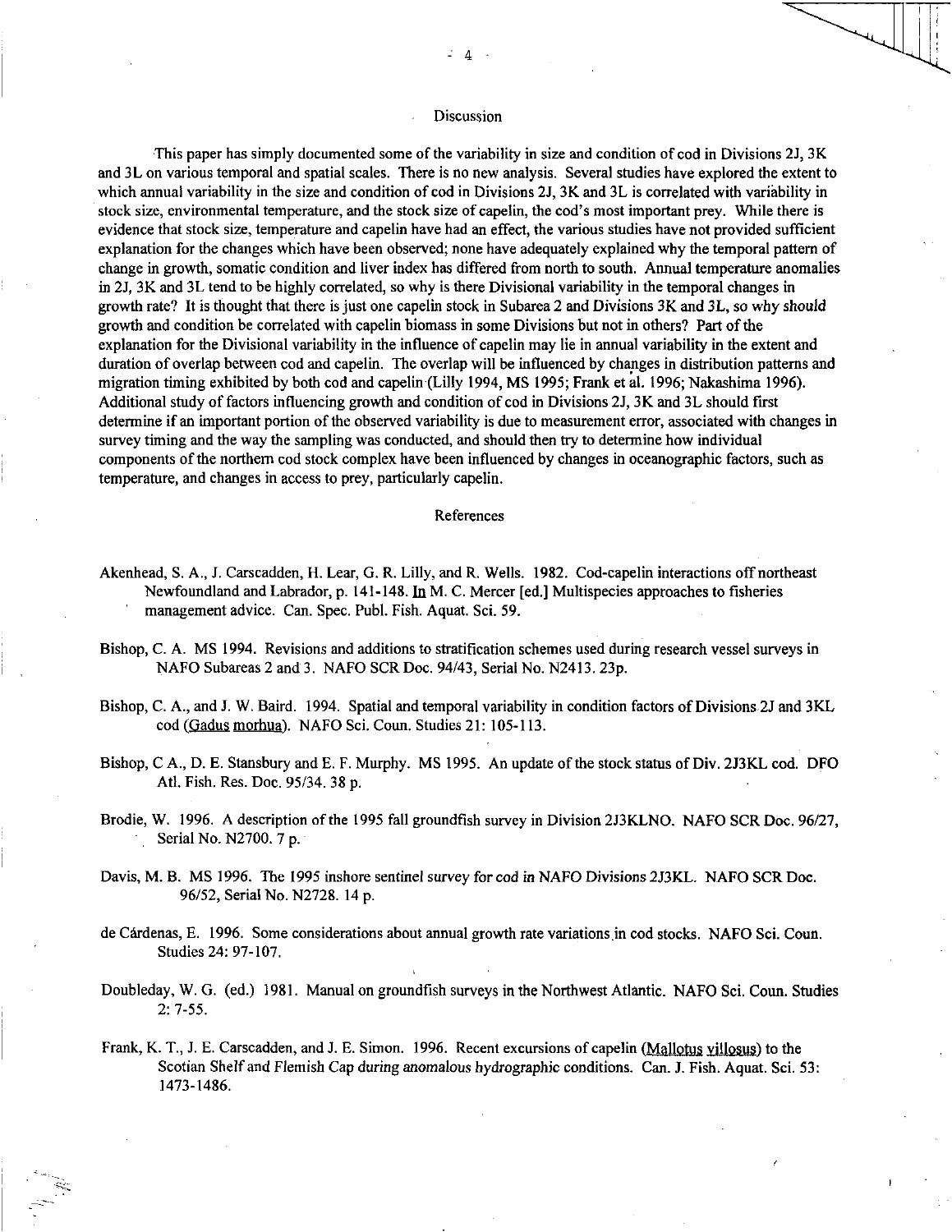- Krohn, M., and S. Kerr. 1997. Declining weight-at-age in northern cod and the potential importance of the early years and size-selective fishing mortality. NAFO Sci. Coun. Studies 29: 43-50.
- Krohn, M. M., S. P. Reidy, and S. R. Kerr. 1997. Bioenergetic analysis of the effects of temperature and prey availability on growth and condition of northern cod  $(Gadus$  morhua). Can. J. Fish. Aquat. Sci. 54 (Suppl. 1): 113-121.
- Lilly, G. R. 1994. Predation by Atlantic cod on capelin on the southern Labrador and Northeast Newfoundland shelves during a period of changing spatial distributions. ICES mar. Sci. Symp. 198: 600-611.
- Lilly, G. R. MS 1995. Did the feeding level of the cod off southern Labrador and eastern Newfoundland decline in the 1990's? DFO AtI. Fish. Res. Doc. 95/74.25 p.
- Lilly, G. R. MS 1996a. Condition of cod in Divisions 2J+3KL during the autumns of 1978-1995. NAFO SCR Doc. 96/48, Serial No. N2723. 15 p.
- Lilly, G. R. MS 19966. Growth and condition of cod in Subdivision 3Ps as determined from trawl surveys (1972- 1996) and sentinel surveys (1995). DFO Atlantic Fisheries Research Document 96/69.39 p.
- Lilly, G. R. MS 1996c. By-catches of capelin and Arctic cod during bottom trawl surveys in NAFO Divisions 2J3KL, p. 218-242. In Anon. [ed.] Capelin in SA2 + Div. 3KL. DFO Atlantic Fisheries Research Document 96/90.
- Lilly, G. R., and D. J. Davis. MS 1993. Changes in the distribution of capelin in Divisions 2J, 3K and 3L in the autumns of recent years, as inferred from bottom -trawl by-catches and cod stomach examinations. NAFO SCR Doc. 93/54, Serial No. N2237. 14 p.
- McCallum, B. R., and S. J. Walsh. 1997. Groundfish survey trawls used at the Northwest Atlantic Fisheries Centre, 1971-present. NAFO Sci. Coun. Studies 29: 93-104.
- Millar, R. B., L. Fahrig, and P. A. Shelton. MS 1990. Effect of capelin biomass on cod growth. ICES C.M. 1990/G:25. 10 p.
- Millar, R. B., and R. A. Myers. MS 1990. Modelling environmentally induced change in size at age for Atlantic Canada cod stocks. ICES C.M. 1990/G:24. 13 p. (also CAFSAC Res. Doc. 90/48)
- Nakashima, B. S. 1996. The relationship between oceanographic conditions in the 1990s and changes in spawning behaviour, growth and early life history of capelin (Mallotus villosus). NAFO Sci. Coun. Studies 24: 55-68.
- Shelton, P. A., and G. R. Lilly. MS 1995. Factors influencing weight at age of cod off eastern Newfoundland (NAFO Divisions 2J+3KL). ICES C.M.1995/P:14. 29 p.
- Shelton, P. A., G. R. Lilly, and E. Colbourne. MS 1996. Patterns in the annual weight increment for 2J3KL cod and possible prediction for stock projection. NAFO SCR Doc. 96/47, Serial No. N2722. 23 p.
- Shelton, P. A., 1D. E. Stansbury, E. F. Murphy, G. R. Lilly, and J. Brattey. MS 1996. An assessment of the cod stock in NAFO Divisions 2J+3KL. NAFO SCR Doc. 96/62, Serial No. N2738. 56 p.
- Smith, S. J., and G. D. Somerton. 1981. STRAP: A user-oriented computer analysis system for groundfish research trawl survey data. Can. Tech. Rep. Fish. Aquat. Sci.  $1030$ : iv + 66 p.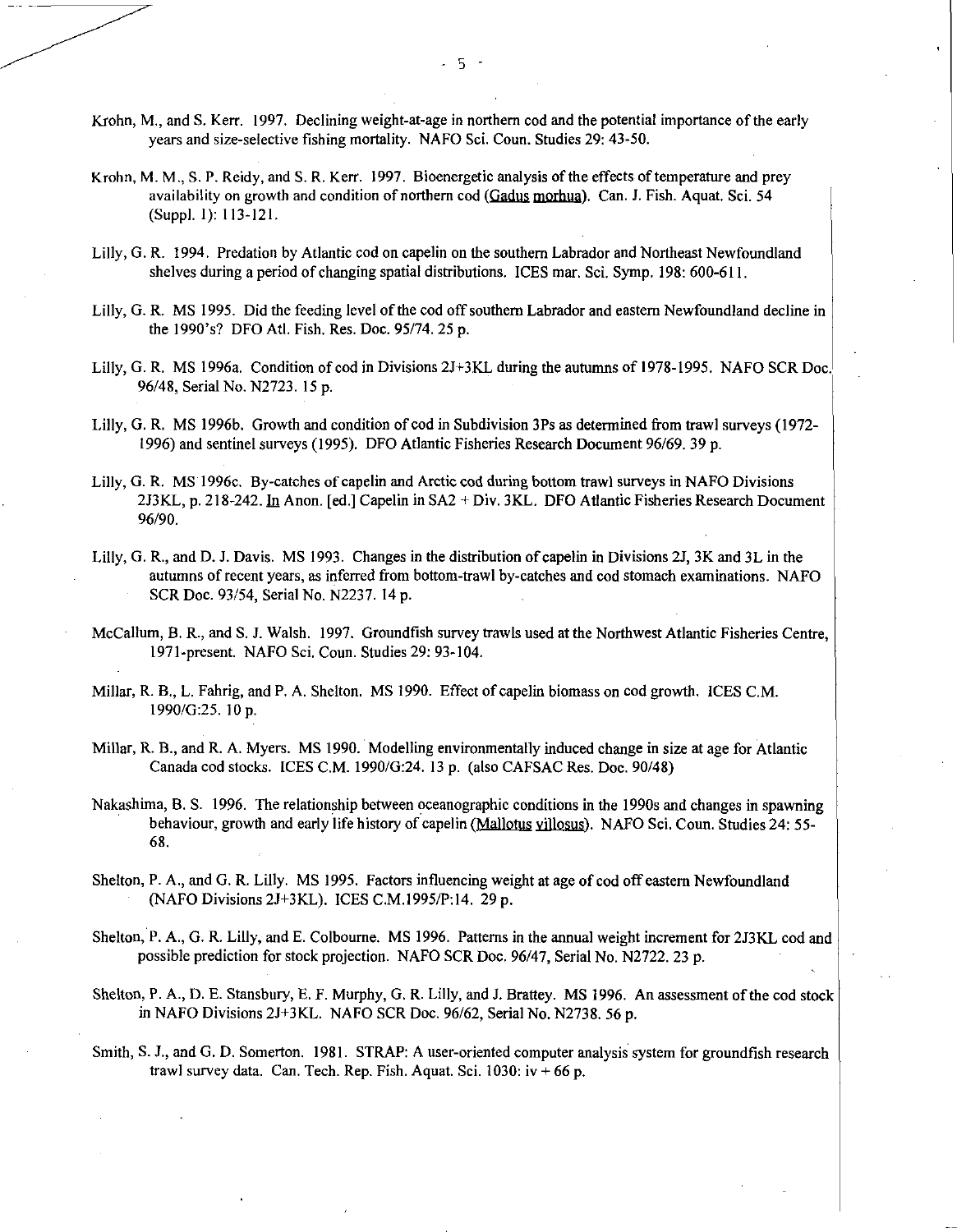- Taggart, C. T., J. Anderson, C. Bishop, E. Colbourne, J. Hutchings, G. Lilly, J. Morgan, E. Murphy, R. Myers, G. Rose and P. *Shelton.* 1994. Overview of cod stocks, biology, and environment in the Northwest Atlantic region of Newfoundland, with emphasis on northern cod. ICES mar. Sci. Symp. 198: 140-157.
- Warren, W. G. 1997. Report on the comparative fishing trial between the Gadus Atlantica and Teleost. NAFO Sci. Coun. Studies 29: 81-92.
- Wells, R. MS 1984. Growth of cod in Divisions 2J, 3K and 3L, 1971-83. NAFO SCR Doc. 84/90, Serial No. N881. 6 p.
- Wells, R. MS 1986. Declines in the average length at age of cod in Divisions 2J and 3K during 1977-85. NAFO SCR Doc. 86/83, Serial No. NI205. 2 p.

Table 1. Number of fish sampled for length and age, by Division and age, during autumn bottom-trawl surveys in Divisions 2J, 3K and 3L in 1978-1996.

Division 2J

| Age | 1978 | 1979 | 1980 | 1981 | 1982 | 1983 | 1984 | 1985 | 1986 | 1987 | 1988 | 1989  | 1990 | 1991 | 1992 | 1993 | 1994            | 1995 | 1996 |
|-----|------|------|------|------|------|------|------|------|------|------|------|-------|------|------|------|------|-----------------|------|------|
|     |      |      | 19   |      | 73   | 43   | 13   | в    |      |      | 43   | 18    | 15   |      |      |      |                 | 117  | 44   |
|     | 19   | 16   | 65   | 101  | 94   | 121  | 70   | 54   | 63   | 40   | 121  | 193   | 93   | 61   | 13   | 27   |                 | 116  | 190  |
|     | 71   | 40   | 61   | 81   | 122  | 97   | 160  | 102  | 63   | 103  | 92   | 125   | 202  | 56   | 87   | 15   | 27              | 108  | 108  |
|     | 65   | 88   | 52   | 57.  | 68   | 88   | 142  | 190  | 65   | 69   | 71   | 92    | 111  | 187  | 39   | 29   | 13 <sub>1</sub> | 43   | 43   |
|     | 100  | 73   | 91   | -35  | 40   | 63   | 265  | 133  | 86   | 149  | 55   | 59    | 74   | 96   | 104  | 12   |                 | 12   | 11   |
|     | -61  | 105  | 88   | 77   | 23   | 34   | 123  | 195  | 63   | 143  | 102  | 55    | 67   | 37   | 18   | 15   |                 |      |      |
|     | 41   | 47   | 108  | 87   | 71   | 21   | 47   | 123  | 67   | 91   | 133  | 113   | 52   | 35   |      |      |                 |      |      |
|     | 20   | 30   | 35   | 102  | 81   | 70   | 37   | 39   | 57   | 94   | 57   | 124   | 125  | 24   |      |      |                 |      |      |
|     | 25   | 15   | 25   | 47   | 113  | 64   | 82   | 34   | 23   | 63   | 73   | 40    | 72   | 26   |      |      |                 |      |      |
| 10  | 18   | 14   | 17   | 25   | 61   | 74   | 57   | 63   | 18   | 22   | 59   | 37    | 20   | 15   |      |      |                 |      |      |
|     | 11.  | 17   | 13   | 5    | 34   | 17   | 36   | 27   | 27   |      | 20   | $-28$ | 15   |      |      |      |                 |      |      |
|     |      |      | 15   |      | 23   | 14   | 17   | 14   | 19   | 16   | 12   |       | в    |      |      |      |                 |      |      |

#### Division 3K

| Age | 1978      | 1979 | 1980 | 1981 | 1982 | 1983 | 1984 | 1985 | 1986 | 1987 | 1988 | 1989 | 1990 | 1991 | 1992 | 1993 | 1994 | 1995 | 1996 |
|-----|-----------|------|------|------|------|------|------|------|------|------|------|------|------|------|------|------|------|------|------|
|     |           |      | 16   |      | 21   | 60   | 26   |      | 33   | 36   | 60   | 68   | 72   |      |      |      | з    | 116  | 94   |
|     | 14        | 10   | 88   | 85   | 110  | 113  | 98   | 56   | 79   | 70   | 166  | 211  | 106  | 122  | 60   | 95   | 10   | 139  | 183  |
|     | 68        | 52   | 80   | 131  | 84   | 106  | 110  | 89   | 56   | 73   | 175  | 135  | 168  | 86   | 118  | 101  | 38   | 136  | 123  |
|     | 93        | 79   | 47   | 49   | 89   | 66   | 107  | 83   | 90   | 56   | 101  | 128  | 124  | 151  | 73   | 80   | 21   | 55   | 44   |
|     | <b>B6</b> | 93   | 102  | 30   | 59   | 96   | 71   | 87   | 73   | 78   | 86   | 86   | 84   | 128  | 164  | 29   | 11   | 16   | 16   |
|     | 69        | 94   | 125  | 93   | 29   | 36   | 87   | 52   | 64   | 62   | 130  | 73   | 73   | 93   | 81   | 38   |      |      |      |
|     | 42        | 61   | 68   | 121  | 68   | 32   | 38   | 77   | 49   | 53   | 98   | 109  | 64   | 71   | 31   | 10   |      |      |      |
|     | 29        | 60   | 71   | 68   | 115  | 68   | 30   | 44   | 69   | 57   | 69   | 89   | 121  | 45   | 8    |      |      |      |      |
|     | 20        | 22   | 42   | 35   | 72   | 100  | 79   | 37   | 42   | 66   | 47   | 52   | 79   | 36   |      |      |      |      |      |
| 10  | 23        | 14   | 27   | 21   | 45   | 48   | 77   | 43   | 31   | 46   | -32  | 50   | 39   | 24   |      |      |      |      |      |
|     |           | 15   |      | 18   | 20   | 29   | 51   | 51   | 37   | 33   | 9    | 21   | 30   |      |      |      |      |      |      |
|     | 6         | ◠    | 18   | 17   | 9    | 13   | 30   | 21   | 21   | 21   | 11   | 10   |      |      |      |      |      |      |      |

| Аде | 1978 | 1979 | 1980 | 1981 | 1982 | 1983 | 1984 | 1985 | 1986 | 1987 | 1988 | 1989 | 1990 | 1991 | 1992 | 1993 | 1994 | 1995 | 1996 |
|-----|------|------|------|------|------|------|------|------|------|------|------|------|------|------|------|------|------|------|------|
|     |      |      |      | 33   | 34   | 46   |      |      | в    | 16   | 10   |      |      | 13   |      |      |      | 15   |      |
|     |      |      |      | 22   | 203  | 111  |      | 75   | 62   | 102  | 101  | 75   | 45   | 80   | 64   | 53   |      | 52   | 35   |
|     |      |      |      | 122  | 118  | 154  |      | 115  | 63   | 76   | 110  | 115  | 117  | 71   | 107  | 95   | 27   | 80   | 42   |
|     |      |      |      | 53   | 146  | 74   |      | 105  | 108  | 78   | 51   | 80   | 116  | 88   | 71   | 107  | 58   | 43   | 37   |
|     |      |      |      | 61   | 59   | 120  |      | .104 | 71   | 94   | 67   | 51   | 70   | 91   | 74   | 60   | 23   | 24   | 21   |
|     |      |      |      | 84   | 54   | 29   |      | 74   | 99   | 81   | 74   | 71   | 58   | 90   | 98   | 45   |      | 17   | 12   |
|     |      |      |      | 147  | 81   | 39   |      | 94   | 50   | 74   | 80   | 92   | 64   | 29   | 48   | 15   |      |      |      |
|     |      |      |      | 44   | 104  | 94   |      | 40   | 82   | 52   | 69   | 60   | 75   | 31   | 10   |      |      |      |      |
|     |      |      |      | 16   | 29   | 65   |      | 53   | 45   | 77   | 53   | 74   | 66   | 40   |      |      |      |      |      |
|     |      |      |      |      | -11  | 25   |      | 53   | 24   | 14   | 43   | 41   | 31   | 17   |      |      |      |      |      |
|     |      |      |      |      |      | 10   |      | 44   | 40   | 21   | 22   | 18   | 19   | 12   |      |      |      |      |      |
|     |      |      |      |      |      |      |      | 24   | 26   | 20   | 19   |      | 16   |      |      |      |      |      |      |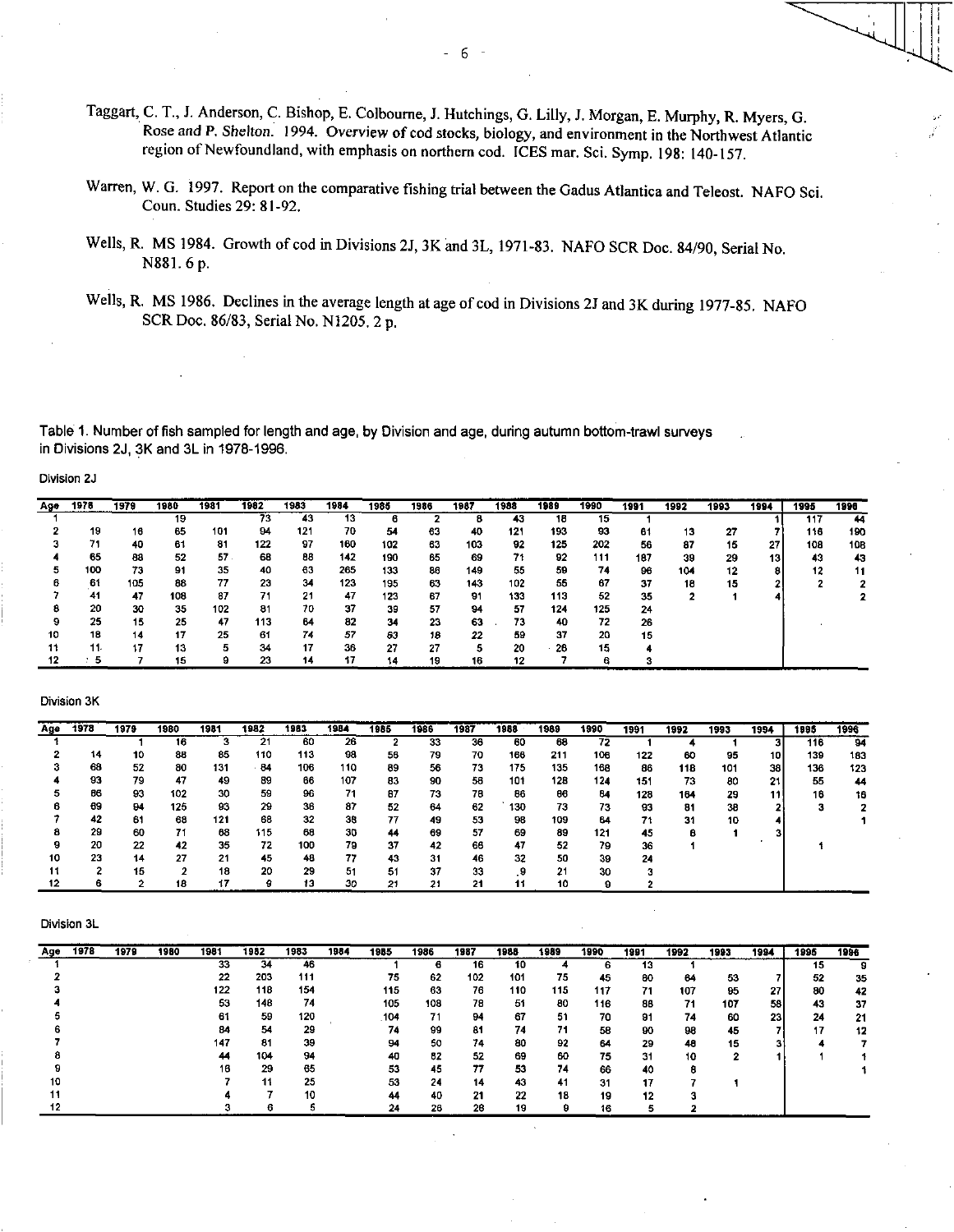Table 2. Number of fish sampled for length, age and round weight, by Division and age, during autumn bottom-trawl surveys in Divisions 2J, 3K and 3L in 1978-1996.

 $\ddot{\phantom{0}}$ 

- 7

Division 2J

| Age | 1978 | 1979 | 1980 | 1981 | 1982 | 1983         | 1984 | 1985 | 1986 | 1987 | 1988 | 1989 | 1990 | 1991 | 1992 | 1993 | 1994            | 1995 | 1996 |
|-----|------|------|------|------|------|--------------|------|------|------|------|------|------|------|------|------|------|-----------------|------|------|
|     |      |      | 10   |      |      |              |      |      |      |      |      | 18   | 14   |      |      |      |                 | 116  | 44   |
|     |      |      | 16   | 20   | 18   | 25           | 17   | 17   | 13   | 10   | 24   | 192  | 93   | 61   | 13   | 27   |                 | 116  | 189  |
|     | 18   | 12   | 12   | 19   | 19   | 21           | 74   | 32   | я    |      | 22   | 125  | 202  | 56   | 87   | 15   | 27              | 108  | 108  |
|     | 15   | 16   | 12   | -11  | 14   | 16           | 80   | 117  | 9    | 10   | 10   | 92   | 111  | 187  | 39   | 29   | 13 <sub>l</sub> | 43   | 43   |
|     | 15   | 13   | 10   |      | 9.   | $12^{\circ}$ | 176  | 80   | 17   | 13   | 14   | 59   | 74   | 96   | 104  | 12   | 81              | 12   | 11   |
|     | 14   | 16   | 18   | 12   |      | 5            | 75   | 121  | 12   | 13   | 17   | 55   | 67   | -37  | 18   | 15   |                 |      |      |
|     | 10   | 12   | 18   | 15   | 15   | з            | 24   | 71   | 12   | 9    | 31   | 113  | 52   | 35   |      |      |                 |      |      |
|     | 6    | в    |      | 19   | 12   | 12           | 14   | 13   | 9    |      | 13   | 124  | 125  | 24   |      |      |                 |      |      |
|     | 10   | 8    |      | 12   | 17   | 17           | 26   | R    | з    | 10   | 15   | 40   | 72   | 26   |      |      |                 |      |      |
| 10  | я    |      |      | в    | g    | 22           | 21   | 24   |      |      | 24   | 37   | 20   | 15   |      |      |                 |      |      |
|     | я    |      |      |      | 3    | 8            | 11   | 11   | 10   |      |      | 26   | 15   |      |      |      |                 |      |      |
|     |      |      |      |      |      | 11           | 11   | 8    |      |      | - 65 |      | в    |      |      |      |                 |      |      |

## . Division 3K

| Age | 1978 | 1979 | 1980 | 1981 | 1982 | 1983 | 1984 | 1985 | 1986 | 1987 | 1986 | 1989 | 1990 | 1991 | 1992 | 1993 | 1994 | 1995 | 1996 |
|-----|------|------|------|------|------|------|------|------|------|------|------|------|------|------|------|------|------|------|------|
|     |      |      |      |      |      |      |      |      |      |      |      | 68   | 72   |      |      |      |      | 116  | 89   |
|     |      |      | 22   | 14   | 25   | 18   | 11   | 11   | 11   | 9    | 31   | 211  | 106  | 122  | 60   | 95   | 10   | 139  | 165  |
|     | 12   | 16   | 11   | 23   | 10   | 15   | 20   | 17   | 8    | 14   | 32   | 135  | 169  | 86   | 117  | 101  | 38   | 136  | 117  |
|     | 26   | 15   |      | 10   | 20   | 16   | 20   | 9    | 14   | 10   | 25   | 128  | 123  | 151  | 73   | 80   | 21   | 55   | 43   |
|     | 22   | 8    | 14   |      |      | 14   | 9    | 15   | 14   | 11   | 14   | 86   | 84   | 128  | 163  | 29   | 11   | 16   | 16   |
|     | 16   | 14   | 30   | 18   | 6    |      | 16   | 13   | 16   | 10   | 28   | 73.  | 73   | 93   | 81   | 38   |      |      |      |
|     | 10   | 15   |      | 21   | 10   | ß.   |      | 13   |      | 10   | 20   | 109  | 64   | 71   | 31   | 10   |      |      |      |
|     |      | 14   | 14   | 15   | 19   |      |      |      | 11   |      | 19   | 89.  | 121  | 45   |      |      |      |      |      |
|     |      | 9    |      | в    | 20   | 12   | 16   |      | 14   | 17   | 18   | 52   | 79   | 36   |      |      |      |      |      |
| 10  |      | 9    |      | 10   | 12   | 12   | 18   | 11   | 6    | 12   | 23   | 50   | 39   | 24   |      |      |      |      |      |
|     |      | я    |      |      |      | 15   | 14   | 16   |      |      |      | 21   | 30   |      |      |      |      |      |      |
|     |      |      | 13   |      |      |      | 11   |      |      | 10   |      | 10   |      |      |      |      |      |      |      |

## Division 3L

| Age | 1978 | 1979 | 1980 | 1981 | 1982 | 1983 | 1984 | 1985 | 1986 | 1987 | 1988 | 1989 | 1990 | 1991 | 1992 | 1993 | 1994 | 1995 | 1996  |
|-----|------|------|------|------|------|------|------|------|------|------|------|------|------|------|------|------|------|------|-------|
|     |      |      |      |      |      |      |      |      |      |      |      |      |      | 13   |      |      |      | 15   |       |
|     |      |      |      |      | 16   | 20   |      |      | 9    | 17   | 14   | 10   | 45   | 79   | 64   | 53   |      | 52   | 35    |
|     |      |      |      |      |      | 22   |      | 22   | 8    | 14   | 14   | 17   | 117  | 71   | 107  | 95   | 271  | 80   | $-42$ |
|     |      |      |      |      |      |      |      | 16   | 20   | 16   | 12   | 18   | 116  | 87   | 71.  | 106  | 58   | 43   | -37   |
|     |      |      |      |      |      | 18   |      | 18   | 9    | 15   | 11   |      | 70   | 91   | 74   | 60   | 23   | 24   | 21    |
|     |      |      |      |      |      |      |      |      | 16   | 14   | 11   | 13   | 58   | 90   | 98   | 45   |      | 17   | .12   |
|     |      |      |      |      |      |      |      |      | 13   | 12   | -11  | 15   | 64   | 29   | 48   | 15   |      |      |       |
|     |      |      |      | 14   |      | 14   |      |      | 12   | 10   | 16   | 13   | 75   | 31   | 10   | ,    |      |      |       |
|     |      |      |      |      | 5    | 22   |      |      | 10   | 18   | 8    | 13   | 66   | 40   | я    |      |      |      |       |
|     |      |      |      |      | n    |      |      |      |      |      | 11   | 10   | 31   | 17   |      |      |      |      |       |
|     |      |      |      |      |      |      |      | 16   | 15   |      |      |      | 19   | 12   |      |      |      |      |       |
|     |      |      |      |      |      |      |      |      |      | 14   | 14   |      | 16   |      |      |      |      |      |       |

 $\mathbb{R}^2$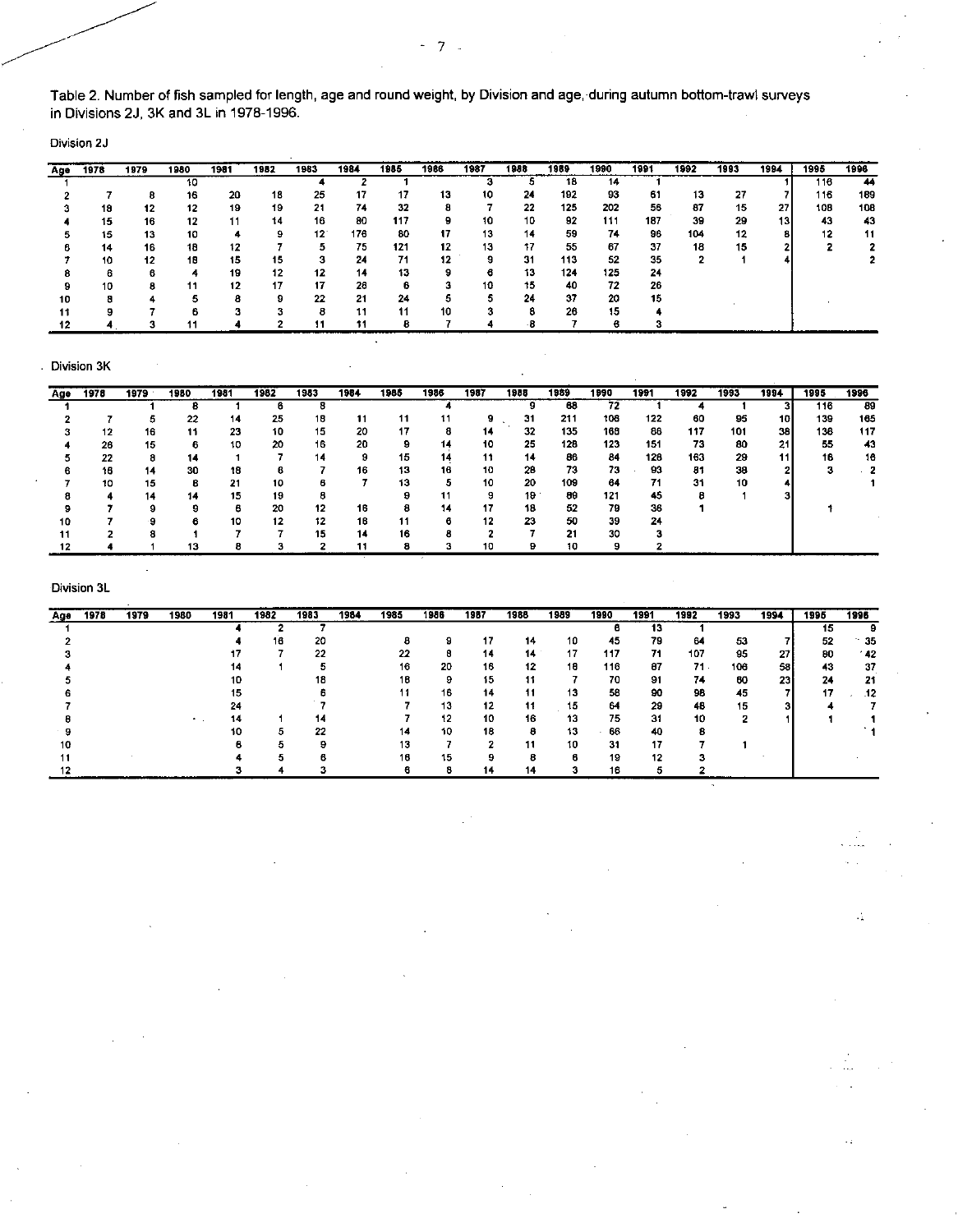Table 3. Average length (cm) at age of cod caught during autumn bottom-trawl surveys in Division 2J3KL in 1978-1996. Mean lengths at age were calculated by adjusting to the length-frequency of the population. Shaded entries are based on sample sizes < 5.

Division 2J

| Age | 1978 | 1979 | 1980 | 1981 | 1982 | 1983 | 1984        | 1985 | 1986 | 1987 | 1988     | 1989 | 1990 | 1991 | 1992   | 1993 | 1994                  | 1995       | 1996 |
|-----|------|------|------|------|------|------|-------------|------|------|------|----------|------|------|------|--------|------|-----------------------|------------|------|
|     |      |      |      |      |      |      |             |      |      |      |          |      |      |      |        |      |                       | 19.9       | 19.8 |
|     | 29.3 | 30.1 | 30.6 | 29.9 | 30.0 | 26.6 | 27.4        | 27.0 | 28.2 | 29.4 | 30.3     | 26.1 | 26.5 | 28.1 | 26.5   | 26.2 | 25.8                  | 26.2       | 23.0 |
| з   | 38.0 | 41.3 | 39.4 | 38.7 | 37.9 | 38.8 | 34.3        | 33.6 | 35.5 | 36.5 | 37.3     | 36.9 | 33.8 | 32.9 | 33.8   | 32.6 | 36.8                  | 33 1       | 34.5 |
|     | 45.6 | 47.3 | 49.6 | 47.0 | 47.0 | 46.1 | 44.4        | 40.1 | 41.1 | 43.4 | 44.2     | 43.7 | 41.9 | 38.7 | 38.8   | 40.1 | 42.3                  | 42.1       | 41.8 |
| э   | 54.0 | 55.3 | 54.5 | 54.4 | 53.4 | 53.9 | 50.9        | 48.5 | 47.6 | 48.9 | 48.5     | 50.1 | 46.9 | 43.9 | 41.8   | 43.9 | 46.6                  | 46.7       | 49.3 |
| 6   | 59.7 | 60.9 | 60.7 | 58.2 | 59.3 | 60.0 | 56.6        | 53.2 | 52.7 | 52.4 | 53.6     | 53.8 | 53.4 | 51.1 | 47.0   | 47.5 | $^{\circ\circ}$ 56.0. | <b>BSC</b> | 52.6 |
|     | 66.4 | 67.9 | 64.3 | 62.6 | 61.3 | 62.9 | 63.4        | 57.5 | 56.7 | 57.3 | $55.8 -$ | 57.0 | 56.6 | 56.9 | 1:56.8 |      | $1470$ 582)           |            | 61.1 |
| в   | 69.7 | 73.9 | 69.5 | 66.9 | 64.5 | 64.7 | 65.8        | 64.3 | 59.5 | 58.9 | 59.8     | 59.6 | 59.4 | 58.3 |        |      |                       |            |      |
| 9   | 79.3 | 69.2 | 82.0 | 73.6 | 68.9 | 63.6 | 66.9        | 67.2 | 67.6 | 61.7 | 63.8     | 62.7 | 61.1 | 63.8 |        |      |                       |            |      |
| 10  | 80.4 | 76.9 | 83.3 | 84.2 | 77.0 | 73.5 | 71.6        | 70.2 | 68.2 | 67.8 | 66.2     | 64.7 | 63.1 | 65.5 |        |      |                       |            |      |
| 11  | 87.7 | 87.6 | 86.5 | 90.1 | 85.5 | 75.0 | 78.4        | 72.8 | 72.2 | 77.5 | 73.9     | 69.8 | 73.6 | 5727 |        |      |                       |            |      |
| 12  | 91.6 | 85.9 | 87.9 | 88.6 | 94.6 | 95.0 | <b>B3.0</b> | 75.9 | 76.2 | 75.5 | 80.5     | 67.8 | 73.5 | 68.5 |        |      |                       |            |      |

Division 3K

| Age   | 1978 | 1979 | 1980   | 1981 | 1982 | 1983 | 1984 | 1985 | 1986 | 1987 | 1988 | 1989 | 1990 | 1991  | 1992 | 1993 | 1994    | 1995   | 1996 |
|-------|------|------|--------|------|------|------|------|------|------|------|------|------|------|-------|------|------|---------|--------|------|
|       |      |      |        |      |      |      |      |      |      |      |      |      |      |       |      |      |         | 18.6   | 19.2 |
|       | 27.9 | 30.9 | 30.7   | 31.3 | 29.3 | 28.5 | 26.5 | 28.7 | 29.5 | 29.1 | 25.9 | 27.3 | 28.1 | 29.2  | 28.5 | 28.5 | 29.3    | 25.6   | 28.7 |
|       | 37.6 | 42.7 | 39.9   | 42.2 | 40.3 | 40.5 | 36.8 | 36.0 | 36.5 | 30.7 | 36.5 | 37.2 | 36.2 | 36.6  | 36.4 | 37.5 | 36.5    | 34.2   | 34.9 |
|       | 47.0 | 49.5 | 47.2   | 50.4 | 50.1 | 47.9 | 47.0 | 43.9 | 43.6 | 44.6 | 44.2 | 45.0 | 44.0 | 42.7  | 42.4 | 43.6 | 42.2    | 41 8   | 43.3 |
| 5     | 54.8 | 55.4 | 54.7   | 56.1 | 54.0 | 56.2 | 54.3 | 51.8 | 49.9 | 50.9 | 51.5 | 51.5 | 49.7 | 47.9  | 47.0 | 50.0 | 51.1    | 46.8   | 50.0 |
| 6     | 62.4 | 62.8 | 61.8   | 60.3 | 60.5 | 62.3 | 61.6 | 57.3 | 56.  | 54.3 | 56.0 | 56.3 | 56.  | 54.9  | 51.8 | 51.4 | 53.5    | $+5.7$ | 68.5 |
|       | 69.5 | 69.9 | 69.7   | 65.2 | 64.3 | 66.8 | 64.4 | 62.5 | 58.8 | 60.1 | 58.6 | 59.9 | 58.4 | 59.7  | 57.9 | 53.0 |         |        | 69.0 |
| σ     | 74.4 | 76.8 | 76.3   | 69.2 | 69.0 | 67.7 | 68.6 | 69.6 | 64.  | 62.9 | 66.3 | 63.1 | 61.2 | 62.7  | 65.2 | 64.0 | $-617-$ |        |      |
| 9     | 76.6 | 83.3 | 86.0   | 81.7 | 74.8 | 72.5 | 72.9 | 70.2 | 67.3 | 69.  | 73.1 | 68.1 | 63.6 | 65.6  | 64.0 |      |         | 68.0   |      |
| 10    | 81.9 | 78.3 | 87.6   | 90.5 | 79.8 | 76.4 | 78.1 | 73.1 | 76.6 | 74.5 | 78.7 | 74.0 | 64.7 | 69.   |      |      |         |        |      |
| 11 82 | 86.4 | 86.0 | 1103.4 | 91.6 | 89 G | 84.9 | 84.9 | 79.2 | 75.9 | 60.8 | 02.4 | 75.7 | 69.3 | 60.7. |      |      |         |        |      |
|       | 92.  | 79 D | 94.2   | 92.1 | 97.0 | 85.1 | 90.2 | 87.1 | 73.7 | 86.6 | 86.5 | 82.2 | 71.  |       |      |      |         |        |      |

 $\bar{\mathcal{A}}$ 

| Age | 1981   | 1982 | 1983 | 1984 | 1985 | 1986 | 1987 | 1988 | 1989 | 1990     | 1991 | 1992 | 1993          | 1994 | 1995  | 1996 |
|-----|--------|------|------|------|------|------|------|------|------|----------|------|------|---------------|------|-------|------|
|     |        |      |      |      |      |      |      |      |      |          |      |      |               |      | 16.B  | 17.7 |
|     | 28.5   | 28.7 | 30.1 |      | 26.8 | 27.9 | 27.5 | 28.7 | 28.7 | 27.0     | 29.7 | 27.9 | 30.1          | 28.1 | 27.8  | 30.0 |
|     | 40.0   | 38.2 | 39.4 |      | 36.1 | 35.4 | 34.7 | 37.4 | 37.6 | 35.3     | 36.7 | 38.5 | 38.3          | 34.8 | 36.9  | 38.3 |
|     | 44.8   | 50.2 | 48.0 |      | 43.7 | 43.7 | 44.2 | 44.9 | 44.2 | 44.9     | 44.4 | 44.5 | 45.2          | 45.7 | -41.7 | 44.2 |
|     | 52.6   | 56.4 | 56.8 |      | 52.2 | 50.3 | 52.3 | 53.1 | 52.3 | 52.<br>7 | 51.1 | 50.4 | 51.5          | 51.8 | 49.6  | 49.3 |
| n   | 60.6   | 63.5 | 62.4 |      | 58.0 | 58.2 | 58.9 | 59.6 | 59.0 | 59.2     | 56,5 | 54.9 | 55.8          | 57.9 | 58.6  | 58.9 |
|     | 66.7   | 69.7 | 64.7 |      | 65.4 | 62.6 | 65.  | 62.4 | 63.9 | 66.4     | 61.  | 56.8 | 61.9          | 60.2 | 66.7  | 66.7 |
|     | 73.1   | 73.8 | 69.5 |      | 73.3 | 69.9 | 69.0 | 66.7 | 68.7 | 70.9     | 68.0 | 66.0 | 8614          | 67.0 | 740   | 70.0 |
|     | 82.2   | 83.0 | 73.6 |      | 72.8 | 73.7 | 75.2 | 69.6 | 74.4 | 75.3     | 71.5 | 77.3 |               |      |       | 68.0 |
| 10  | 91.2   | 93.1 | 76.3 |      | 82.6 | 77.7 | 80.8 | 74.3 | 83.7 | 76.2     | 73.2 | 70.4 | <b>1870 1</b> |      |       |      |
|     | 103.7% | 94.  | 90.0 |      | 86.5 | 81.5 | 87.9 | 88.9 | 88.1 | 82.5     | 74.5 |      |               |      |       |      |
|     |        | 10.5 | 87.5 |      | 97.8 | 86.8 | 85.4 | 96.7 | 94.1 | 86.9     | 81.  |      |               |      |       |      |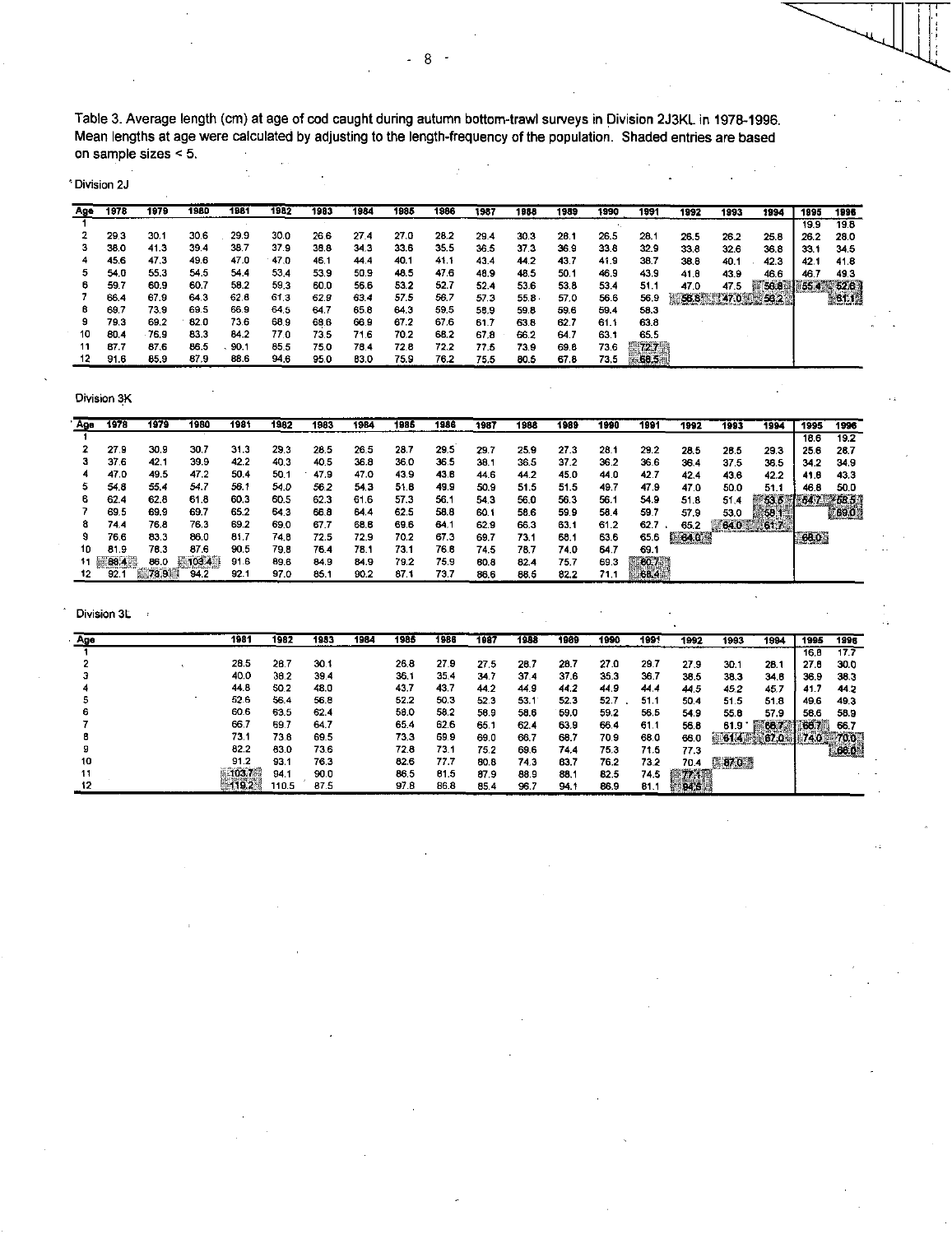Table 4. Average weight (kg) at age of cod caught during autumn bottom-trawl surveys in Division 2J3KL in 1978-1996. Actual weights at age and length were adjusted to the length-frequency of the population. Shaded entries are based on sample sizes < 5.

Division 2J

| Ago | 1978  | 1979           | 1980         | 1981  | 1982  | 1983  | 1984  | 1985  | 1986  | 1987  | 1988  | 1989  | 1990  | 1991  | 1992              | 1993  | 1994  | 1995  | 1996         |
|-----|-------|----------------|--------------|-------|-------|-------|-------|-------|-------|-------|-------|-------|-------|-------|-------------------|-------|-------|-------|--------------|
|     |       |                |              |       |       |       |       |       |       |       |       |       |       |       |                   |       |       | 0.064 | 0.064        |
|     | 0.223 | 0.263          | 0.240        | 0.228 | 0.215 | 0.176 | 0.153 | 0.200 | 0.254 | 0.266 | 0.253 | 0.204 | 0.158 | 0.187 | 0.139             | 0.153 | 0.155 | 0.162 | 0.193        |
|     | 0.487 | 0.682          | 0.528        | 0.548 | 0.501 | 0.587 | 0.384 | 0.363 | 0.350 | 0.545 | 0.553 | 0.488 | 0.355 | 0.307 | 0.318             | 0.300 | 0.433 | 0.319 | 0.371        |
|     | 0.947 | 1.023          | 1.046        | 1.077 | 0.955 | 0.956 | 0.829 | 0.622 | 0.645 | 0.913 | 0.819 | 0.810 | 0.697 | 0.518 | 0.482             | 0.575 | 0.646 | 0.671 | 0.670        |
|     | .580  | .593           | .363         | 1.663 | .601  | 1.554 | .303  | 1.138 | 1.054 | 1.355 | 1.145 | 1.263 | 0.987 | 0.743 | 0.620             | 0.751 | 0.909 | 0.898 | 1.160        |
| ь   | 2.199 | 2.379          | 2.055        | .982  | 2.004 | 1.653 | .782  | .486  | 1.660 | 1.483 | 1.653 | 1,567 | .462  | 1.139 | 0.844             | 0.923 | 1.664 |       | $\sim 1.427$ |
|     | 2.515 | 2.748          | 2.548        | 2.519 | 2.392 | 2.252 | 2.388 | 1.880 | 1.914 | 2,067 | 1.690 | 1.907 | .784  | . 540 | 1,478 0.860 1.700 |       |       |       |              |
|     | 3.862 | 2.753          | <b>3.090</b> | 3.197 | 2.686 | 2.773 | 2.562 | 2.497 | 2.292 | 2.409 | 2.379 | 2.259 | 2.108 | 1.692 |                   |       |       |       |              |
| 9   | 4.365 | 6.193          | 5,986        | 3.944 | 3.872 | 3.346 | 3.023 | 2.652 | F3810 | 1.818 | 2.717 | 2.616 | 2.299 | 2.367 |                   |       |       |       |              |
| 10  | 5.771 | 5.428          | 7.628        | 6.586 | 6.507 | 4.022 | 3.459 | 3.223 | 4.513 | 4.648 | 2.880 | 3.143 | 2.539 | 2.721 |                   |       |       |       |              |
| 11  | 6.358 | 7.191          | 6.546        | 6 906 | 7.660 | 4.165 | 5.669 | 4,178 | 4.638 | 4.550 | 3.868 | 3.771 | 4.397 | 3863  |                   |       |       |       |              |
|     |       | 12 9.736 6.206 | 1.723        |       |       | 8.946 | 6.539 | 4.014 | 6.161 | 4.649 | 6.732 | 3.206 | 4.340 | 3.391 |                   |       |       |       |              |

Division 3K

| Age | 1978           | 1979    | 1980    | 1981    | 1982  | 1983            | 1984  | 1985  | 1986                 | 1987   | 1988       | 1989  | 1990  | 1991    | 1992     | 1993  | 1994     | 1995  | 1996  |
|-----|----------------|---------|---------|---------|-------|-----------------|-------|-------|----------------------|--------|------------|-------|-------|---------|----------|-------|----------|-------|-------|
|     |                |         |         |         |       |                 |       |       |                      |        |            |       |       |         |          |       |          | 0.054 | 0.057 |
|     | 0.171          | 0.207   | 0.238   | 0.275   | 0.234 | 0.227           | 0.146 | 0.209 | 0.192                | 0.204  | 0.177      | 0.193 | 0.190 | 0.213   | 0.205    | 0.205 | 0217     | 0.153 | 0.206 |
|     | 0.410          | 0577    | 0.578   | 0.720   | 0738  | 0.540           | 0.404 | 0.466 | 0.454                | 0.493  | 0.476      | 0.491 | 0.414 | 0.423   | 0.398    | 0.473 | 0434     | 0.362 | 0.380 |
|     | 0.876          | 1.190   | 0.950   | 1.222   | .218  | 1.120           | 0.867 | 0.891 | 0.817                | 0.904  | 0.838      | 0.874 | 0.761 | 0.705   | 0.665    | 0.735 | 0.688    | 0.649 | 0.721 |
|     | 1.478          | 1.644   | 1.410   | 551 730 | .555  | 1.670           | 1.412 | .219  | 1.154                | 1.350  | <b>A11</b> | .325  | .100  | 1.006   | 0.947    | 1.119 | l 188    | 0.907 | 1.161 |
|     | 2.393          | 2.259   | 2.011   | 2.051   | .966  | 2.114           | 2.041 | .818  | .933                 | 1.409  | .734       | 1.821 | 1.630 | .517    | 1.301    | .296  | $-1.442$ |       | 1.898 |
|     | 2.938          | 3.161   | 3.462   | 2.620   | 2.445 | 2.804           | 2.343 | 2.590 | 2.421                | 2.550  | 2.264      | 2.190 | 1.908 | 1.923   | .828     | . 461 |          |       | 3.240 |
|     | $-5.830$       | 4.281   | 3.179   | 5.051   | 3.151 | 3.440           |       | 3.396 | 3.739                | 2.784  | 3.012      | 2.566 | 2.203 | 2.274   | 2.561    | 2.290 | 2.326    |       |       |
|     | 4.671          | 4.861   | 6.003   | 7.332   | 4.375 | 3.736           | 3.693 | 4.149 | 3,247                | 3.398  | 4.257      | 3.229 | 2.441 | 2.626   | $-2.190$ |       |          | 3.280 |       |
| 10  | 6.499          | 4.608   | 7.532   | 6.321   | 6.192 | 4.862           | 4.667 | 4.890 | 4.920                | 5.354  | 4.888      | 4.204 | 2.711 | 3.107   |          |       |          |       |       |
|     | 5.243          | 8.365   | -13,000 | 9.326   | 6.515 | 7.512           | 6,300 | 6,520 | 5.847                | 10.631 | 5.408      | 4,604 | 3.251 | 14933   |          |       |          |       |       |
|     | <b>E.9.492</b> | 10,190. | 7.097   | 8.103   |       | $9.555 - 6.047$ | 6.089 | 6.329 | FG.465 <sup>35</sup> | 7017   | 7.628      | 5.593 | 3.665 | - 5 222 |          |       |          |       |       |

| Age | 1978 | 1979 | 1980 | 1981                | 1982    | 1983  | 1984 | 1985   | 1986   | 1987    | 1988  | 1989   | 1990  | 1991  | 1992              | 1993  | 1994  | 1995        | 1996  |
|-----|------|------|------|---------------------|---------|-------|------|--------|--------|---------|-------|--------|-------|-------|-------------------|-------|-------|-------------|-------|
|     |      |      |      |                     |         |       |      |        |        |         |       |        |       |       |                   |       |       | 0.110       | 0.047 |
|     |      |      |      | 0.224               | 0.169   | 0.236 |      | 0.167  | 0.223  | 0.179   | 0.224 | 0.186  | 0.173 | 0.248 | 0.198             | 0.240 | 0.198 | 0.235       | 0.256 |
|     |      |      |      | 0.564               | 0.380   | 0.539 |      | 0.436  | 0.468  | 0.353   | 0.459 | 0.443  | 0.395 | 0.456 | 0.581             | 0.505 | 0.402 | 0.459       | 0.501 |
|     |      |      |      | 0.820               | 0.480   | 1.142 |      | 0.601  | 0.796  | 0.735   | 0.764 | 0.789  | 0.810 | 0.836 | 0.883             | 0849  | 0.880 | 0.668       | 0.785 |
|     |      |      |      | 1.245               |         | 1.477 |      | 382    | 1.227  | - 313   | 1.372 | 1.556  | .330  | 280   | 303               | 1 274 | 1.319 | .134        | 1.122 |
|     |      |      |      | .980                |         | 1.984 |      | 2.049  | .807   | 1.796   | 1.879 | 1.937  | .902  | .748  | .700              | l 764 | 1.893 | 2.055       | 2.084 |
|     |      |      |      | 2.638               |         | 2.278 |      | 2.247  | 2.703  | 2.351   | 2.103 | 2.567  | 2.767 | 2.191 | .862              | 2.327 | 2,986 | 3253        | 3.229 |
|     |      |      |      | 5.077               | 115.440 | 2.930 |      | 3.521  | 2.579  | 2.818   | 3.043 | 3.653  | 3.481 | 3.089 | 2.78 <sup>4</sup> | 2.650 | 3.160 | 4.200 3.440 |       |
|     |      |      |      | 5.804               | 6.647   | 4.005 |      | 4.111  | 4.197  | 3.801   | 3.015 | 3.666  | 4.274 | 3.678 | 4.926             |       |       |             | 3.200 |
| 10  |      |      |      | 11.762              | 8.339   | 4.390 |      | 6.132  | 5.476  | F27.540 | 3.463 | 6.830  | 4.557 | 3.949 | 3.349             | 6.440 |       |             |       |
|     |      |      |      | 11.560              | '.486   | 8.333 |      | 5.312  | 4.460  | 7.402   | .471  | 461    | 5.847 | 4.471 | 4.946             |       |       |             |       |
| 12  |      |      |      | 18.553 10.653 9.902 |         |       |      | 12.081 | 10.511 | 5.525   | 9.410 | 111395 | 6.642 | 5.307 | 8.652             |       |       |             |       |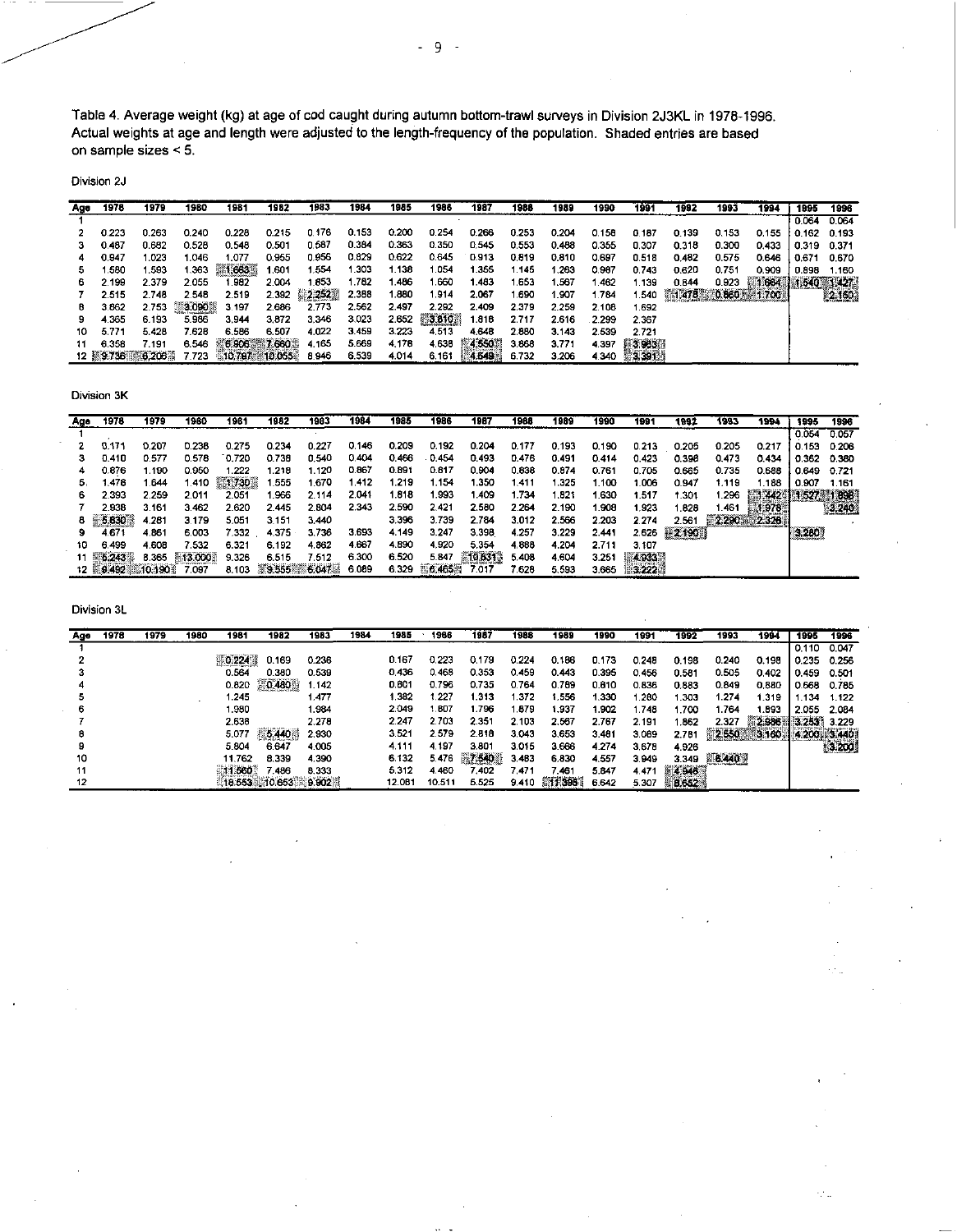Table 5. Average length and weight at age of cod in the offshore regions of *Divisions* 2J3KL combined, as calculated from catches during autumn bottom-trawl surveys in 1981-1996: The mean for each age and year was calculated as the mean of Divisional means at age and year, weighted by the Divisional population numbers at age and year. The years 1978-1980 and 1984 are not provided because there were no surveys in Division 3L in those years.

Mean length (cm) at age

| Age | 1978          | 1979 | 1980 | 1981 | 1982 | 1983 | 1984 | 1985 | 1986 | 1987 | 1988 | 1989        | 1990 | 1991 | 1992 | 1993 | 1994 | 1995 | 1996 |
|-----|---------------|------|------|------|------|------|------|------|------|------|------|-------------|------|------|------|------|------|------|------|
|     |               |      |      | 17.8 | 18.4 | 19.0 |      | 19.7 | 18.9 | 19.6 | 17.1 | 18.1        | 19.8 | 20.1 | 18.6 | 19.0 | 20.0 | 19.0 | 19.3 |
|     |               |      |      | 30.1 | 29.2 | 27.7 |      | 27.3 | 20.7 | 28.1 | 28.1 | 27.7        | 27.6 | 29.0 | 28.1 | 28.7 | 27.3 | 26.1 | 28.5 |
|     |               |      |      | 40.6 | 38.2 | 39.4 |      | 35.3 | 35.8 | 36.3 | 37.1 | 37.2        | 35.5 | 35.6 | 37.6 | 37.7 | 36.3 | 34.6 | 35.4 |
|     |               |      |      | 47.5 | 49.3 | 46.8 |      | 42.2 | 42.8 | 44.1 | 44.4 | 44.7        | 44.2 | 41.7 | 44.0 | 44.5 | 43.8 | 41.8 | 43.2 |
|     |               |      |      | 54.5 | 54.5 | 55.5 |      | 50.9 | 48.7 | 50.4 | 51.0 | 51.3        | 51.0 | 47.9 | 48.8 | 50.7 | 50.5 | 48.2 | 49.5 |
|     |               |      |      | 59.4 | 60.9 | 61.0 |      | 55.2 | 54.9 | 54.5 | 55.2 | 56.0        | 57.2 | 55.1 | 54.2 | 53.6 | 57.0 | 57.9 | 58.2 |
|     |               |      |      | 64.5 | 63.2 | 64.6 |      | 61.4 | 53.2 | 60.5 | 57.4 | 59.2        | 61,6 | 59.6 | 56.9 | 57.9 | 60.8 | 66.7 | 66.0 |
|     |               |      |      | 69.1 | 67.0 | 66.2 |      | 69.0 | 63.4 | 62.2 | 63.1 | 62.0        | 64.1 | 62.9 | 65.7 | 62.5 | 62.0 | 74.0 | 70.0 |
|     |               |      |      | 76.3 | 70.6 | 70.8 |      | 70.5 | 69.0 | 68.2 | 66.3 | 68.1        | 68.2 | 66.9 | 76.6 |      |      | 68.0 | 66.0 |
| 10  |               |      |      | 87.2 | 78.9 | 74.6 |      | 74.2 | 74.7 | 73.5 | 70.0 | 73.0        | 70.3 | 69.3 | 70.4 | 87.0 |      |      |      |
| 11. | $\mathcal{L}$ |      |      | 93.1 | 87.9 | 80.4 |      | 79.7 | 76.7 | 82.8 | 80.5 | 75.3        | 77.3 | 74.8 | 77.1 |      |      |      |      |
|     |               |      |      | 93.5 | 99.4 | 89.7 |      | 86.7 | 77.5 | 83.5 | 89.1 | <b>BO.5</b> | 82.4 | 73.4 | 94.5 |      |      |      |      |

#### Mean weight (kg) at age

| Age | 1978 | 1979 | 1980 | 1981  | 1982   | 1983  | 1984 | 1985    | 1986     | 1987  | 1988    | 1989    | 1990  | 1991  | 1992  | 1993  | 1994         | 1995  | 1996  |
|-----|------|------|------|-------|--------|-------|------|---------|----------|-------|---------|---------|-------|-------|-------|-------|--------------|-------|-------|
|     |      |      |      |       |        |       |      |         |          |       |         |         |       |       |       |       |              |       |       |
|     |      |      |      | 0.037 | 0.053  | 0.070 |      | 0.030   | 0.059    | 0.058 | 0.042   | 0.048   | 0.062 | 0.070 | 0.053 | 0.060 | 0.068        | 0.060 | 0,059 |
|     |      |      |      | 0.239 | 0.195  | 0.199 |      | 0.186   | 0.219    | 0.189 | 0.215   | 0.197   | 0.181 | 0.215 | 0.197 | 0.208 | 0.182        | 0.167 | 0.205 |
|     |      |      |      | 0.615 | 0.504  | 0.556 |      | 0.418   | 0.411    | 0.447 | 0.480   | 0.480   | 0.398 | 0.398 | 0.518 | 0.485 | 0.428        | 0.376 | 0.399 |
|     |      |      |      | 1.032 | 0.811  | 1.024 |      | 0.734   | 0.748    | 0.838 | 0.808   | 0.848   | 0.778 | 0.664 | 0.838 | 0.807 | <b>0.769</b> | 0.661 | 0.731 |
|     |      |      |      | 1.553 | 1.575  | 1.571 |      | 1.266   | $-1.109$ | .342  | 1.300   | 1.338   | 1.201 | 1.019 | -158  | 1.212 | 1.169        | 1.024 | 1.139 |
|     |      |      |      | 2.009 | 1.987  | 1.949 |      | 1.701   | 1.795    | .548  | 1.722   | 1.766   | 1.732 | 1.561 | 616   | 1.534 | 1.784        | 1.951 | 1,993 |
|     |      |      |      | 2.581 | 2.411  | 2.434 |      | 2.171   | 2.193    | 2.295 | 1.824   | 2.125   | 2.257 | 1.916 | 1.855 | .935  | 2.260        | 3.253 | 3.052 |
|     |      |      |      | 3.841 | 3.157  | 2.964 |      | 3.128   | 2.920    | 2.608 | 2.691   | 2.512   | 2.602 | 2.332 | 2.717 | 2.439 | 2.366        | 4.200 | 3.440 |
|     |      |      |      | 4.886 | 4.088  | 3.593 |      | 3.728   | 3.596    | 2.902 | 2.954   | 3.179   | 3.193 | 2.881 | 4.778 |       |              | 3.280 | 3.200 |
| 10  |      |      |      | 7 167 | 6.501  | 4.274 |      | 4.477   | 4956     | 5434  | 3.284   | 4.237   | 3.624 | 3.230 | 3.349 | 6.440 |              |       |       |
| 11  |      |      |      | 9.129 | 7.262  | 5.878 |      | 5 5 5 4 | 5.170    | 9.170 | 5 3 8 0 | 4 6 3 4 | 4841  | 4.440 | 4.946 |       |              |       |       |
| 12  |      |      |      | 9.957 | 10.086 | 7.891 |      | 7 400   | 7 428    | 5.765 | 8036    | 5741    | 5825  | 4.097 | 8.652 |       |              |       |       |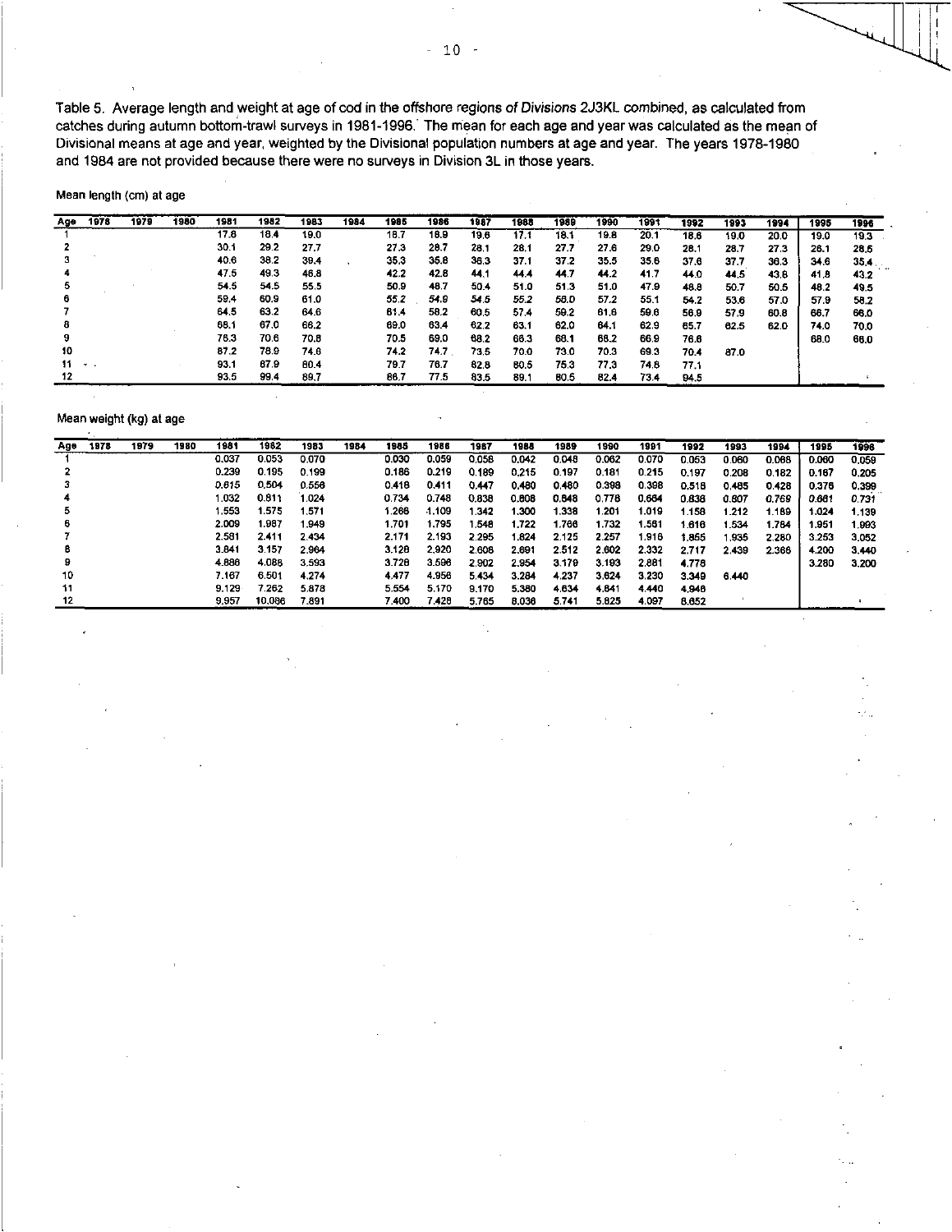Table 6. Average Fulton's condition (round weight) at age for cod caught during autumn surveys in Div. 2J3KL.

Division 2J

| Age | 1978  | 1979  | 1980  | 1981  | 1982  | 1983  | 1984  | 1985  | 1986  | 1987  | 1988  | 1989     | 1990  | 1991  | 1992  | 1993  | 1994   | 1995  | 1996  |
|-----|-------|-------|-------|-------|-------|-------|-------|-------|-------|-------|-------|----------|-------|-------|-------|-------|--------|-------|-------|
|     | 0.846 | 0.845 | 0.848 | 0.916 | 0.835 | 0.853 | 0.849 | 0.859 | 0.581 | 0.663 | 0.891 | 0.879    | 0.828 | 0.820 | 0.745 | 0.834 | C 8821 | 0.834 | 0.847 |
|     | 0.872 | 0.900 | 0.920 | 0.958 | 0.904 | 0.949 | 0.938 | 0.927 | 0.920 | 0.980 | 0.932 | 0.942    | 0.886 | 0.845 | 0.800 | 0.851 | 0.B501 | 0.847 | 0.864 |
|     | 0.898 | 0.923 | 0.814 | 0.973 | 0.886 | 1.005 | 0.961 | 0.955 | 1.036 | 0.979 | 0.999 | 0.954    | 0.924 | 0.670 | 0.809 | 0.872 | 0.8511 | 0.868 | 0.892 |
|     | 0.937 | 0.907 | 0.948 | 0.957 | 0.956 | 0.944 | 0.983 | 0.979 | 1.033 | 0.985 | 0.979 | $-0.992$ | 0.935 | 0.854 | 0.829 | 0.869 | 0.888  | 0.864 | 0.953 |
| 6   | 0.909 | 0.995 | 0.927 | 1.022 | 0.945 | 0.897 | 0.955 | 0.978 | 1.079 | 1.036 | 1.030 | 0.996    | 0.947 | 0.839 | 0.794 | 0.842 | 0.9081 | 0.895 | 0.769 |
|     | 0.879 | 0.922 | 0.930 | .004  | 0.930 | 0.861 | 0.945 | 0.962 | 1.041 | 0.969 | 1.010 | 1.020    | 0.967 | 0.821 | 0.805 | 0.828 | 0.953  |       | 0.824 |
|     | 0.905 | 0.618 | 0.935 | 1.058 | 0.896 | 1.015 | 0.931 | 0.973 | 0.974 | l.102 | 1.013 | 1.052    | 0.994 | 0.846 |       |       |        |       |       |
|     | 0.959 | 1.041 | 1.037 | 0.921 | 0.900 | 1.001 | 0.961 | 0.831 | 1.127 | 0.960 | 1.158 | 1.040    | 0.992 | 0.895 |       |       |        |       |       |
| 10  | 0.979 | 0.995 | 1.077 | 1.065 | 1.005 | 0.951 | 0.947 | 0.931 | 1.004 | 0.974 | .071  | 1.141    | 0.966 | 0.948 |       |       |        |       |       |
| 11  | 1.038 | 1.061 | 0.991 | 1.018 | .061  | 0.969 | 0.986 | 0.987 | 1.136 | l.061 | .065  | 1.067    | 1.048 | 1.033 |       |       |        |       |       |
| 12  | 1.149 | 1.031 | 1.116 | .059  | 1.105 | 0.955 | 1.007 | 0.988 | 1.054 | 1.039 | .098  | 1.003    | 1.079 | 0.983 |       |       |        |       |       |

Division 3K

| Ago | 1978  | 1979  | 1980  | 1981  | 1982  | 1983  | 1984  | 1985  | 1986  | 1987  | 1988  | 1989  | 1990  | 1991  | 1992  | 1993  | 1994   | 1995  | 1996         |
|-----|-------|-------|-------|-------|-------|-------|-------|-------|-------|-------|-------|-------|-------|-------|-------|-------|--------|-------|--------------|
|     | 0.801 | 0.790 | 0.795 | 0.917 | 0.813 | 0.829 | 0.775 | 0.861 | 0.845 | 0.863 | 0.859 | 0.851 | 0.817 | 0.835 | 0.840 | 0.847 | 0.837  | 0.851 | 0.846        |
| з   | 0.807 | 0.859 | 0.917 | 0.922 | 0.949 | 0.860 | 0.835 | 0.896 | 0.900 | 0.904 | 0.921 | 0.912 | 0.841 | 0.846 | 0.810 | 0.868 | 0869   | 0.862 | 0.866        |
| 4   | 0.848 | 0.910 | 0.946 | 0.886 | 0.882 | 0.934 | 0.850 | 0.873 | 0.970 | 0.932 | 0.958 | 0.932 | 0.875 | 0.885 | 0.853 | 0.871 | 0.882  | 0.846 | <b>0.861</b> |
| 5   | 0.856 | 0.928 | 0892  | 0.934 | 0.886 | 0.898 | 0.892 | 0.936 | 0.983 | 0.952 | 0.984 | 0.949 | 0.884 | 0.892 | 0.883 | 0.872 | 0.865  | 0.868 | 0 906        |
| 6   | 0.863 | 0.926 | 0.869 | 0.959 | 0.860 | 0.862 | 0.889 | 0.951 | 1.071 | 0.962 | 1.012 | 1.013 | 0.911 | 0.906 | 0.912 | 0.935 | 0.9361 | 0.892 | 0 900        |
|     | 0.853 | 0.887 | 0.846 | 0.892 | 0.877 | 0.934 | 0.930 | 0.909 | 1.052 | 1.073 | I.C29 | 1.004 | 0.943 | 0.890 | 0.926 | 0.959 | 0.979  |       | 0.986        |
| 8   | 0.903 | 0.898 | 0.822 | 0.915 | 0.894 | 0.962 |       | 0.933 | 1.015 | 0.997 | 1.089 | 1.004 | 0.948 | 0.900 | 0.917 | 0.874 | 0.973  |       |              |
| 9   | 0.947 | 0.918 | 0.907 | .046  | 0.858 | 0.958 | 0.941 | 1.067 | 1.044 | 1.034 | .020  | 1.006 | 0.922 | 0.915 | 0.835 |       |        | 1.043 |              |
| 10  | 0.908 | 0.962 | 0.955 | 0.925 | 0.960 | 0.952 | 0.860 | 0.924 | 1.102 | 1.118 | 1.057 | 0.997 | 0.966 | 0.936 |       |       |        |       |              |
|     | 0.778 | 0.952 | 1.032 | 1.098 | 0.901 | 1.048 | 1.031 | 0.969 | 1.086 | 1.126 | 0.998 | 1.023 | 0.951 | 0.907 |       |       |        |       |              |
| 12  | .066  | 1.117 | 0.982 | 1.025 | 1.017 | 0.906 | 0.969 | 1.037 | 1.028 | 1.029 | .088  | 0.967 | 1.025 | 0.978 |       |       |        |       |              |
|     |       |       |       |       |       |       |       |       |       |       |       |       |       |       |       |       |        |       |              |

| Age | 1978 | 1979 | 1980 | 1981  | 1982  | 1983  | 1984 | 1985  | 1986  | 1987  | 1988  | 1989  | 1990  | 1991  | 1992  | 1993  | 1994   | 1995  | 1996  |
|-----|------|------|------|-------|-------|-------|------|-------|-------|-------|-------|-------|-------|-------|-------|-------|--------|-------|-------|
|     |      |      |      | 0.841 | 0.798 | 0.824 |      | 0.771 | 0.882 | 0.842 | 0.878 | 0.846 | 0.801 | 0.890 | 0.859 | 0.B40 | 0.8701 | .ca7  | 0.887 |
|     |      |      |      | 0.906 | 0.904 | 0.830 |      | 0.376 | 0.878 | 0.856 | 0.917 | 0.874 | 0.861 | 0.889 | 0.977 | 0.877 | 0.920  | 0.894 | 0.864 |
|     |      |      |      | 0.914 | 0.875 | 0.847 |      | 0.975 | 0.887 | 0.864 | 0.884 | 0.878 | 0.861 | 0.931 | 0.979 | 0.902 | 0.893  | 0.889 | 0.893 |
|     |      |      |      | 0.924 |       | 0.846 |      | 0.882 | 0.931 | 0.877 | 0.925 | 0.926 | 0.892 | 0.931 | 1.000 | 0.923 | 0.9371 | 0.912 | 0.900 |
|     |      |      |      | 0.884 |       | 0.810 |      | 0.838 | 0.913 | 0.637 | 0.955 | 0.919 | 0.906 | 0.946 | 1.001 | 0.999 | 0.9591 | 0.990 | 0.999 |
|     |      |      |      | 0.903 |       | 0.917 |      | 0.844 | 0.966 | 0.855 | 0.890 | 0.917 | 0.929 | 0.909 | 0.974 | 0.979 | 0996   | 1.071 | 1.064 |
|     |      |      |      | 1.004 | 0.886 | 0.897 |      | 0.871 | 0.851 | 0.883 | 0.912 | 0.997 | 0.952 | 0.965 | 0.945 | 1.057 | 1.051  | 1.036 | 1.003 |
|     |      |      |      | 0.955 | 0.968 | 0.895 |      | 0.957 | 0.965 | 0.895 | 0.970 | 0.924 | 0.965 | 0.970 | 1.013 |       |        |       | 1.113 |
| 10  |      |      |      | 1.119 | 0.973 | 0.899 |      | 0.978 | 1.003 | .094  | 0.922 | 1.046 | 0.964 | 0.958 | 0.946 | 0.978 |        |       |       |
| 11  |      |      |      | I.OO4 | 0.982 | 0.963 |      | 0.942 | 0.928 | 0.961 | 0.995 | 1:035 | 1.001 | 1.036 | 1.058 |       |        |       |       |
| 12  |      |      |      | .104  | 0.938 | 0.903 |      | 1.019 | 1.029 | 0.943 | 1.051 | 1.107 | 0.969 | 0.980 | 1.019 |       |        |       |       |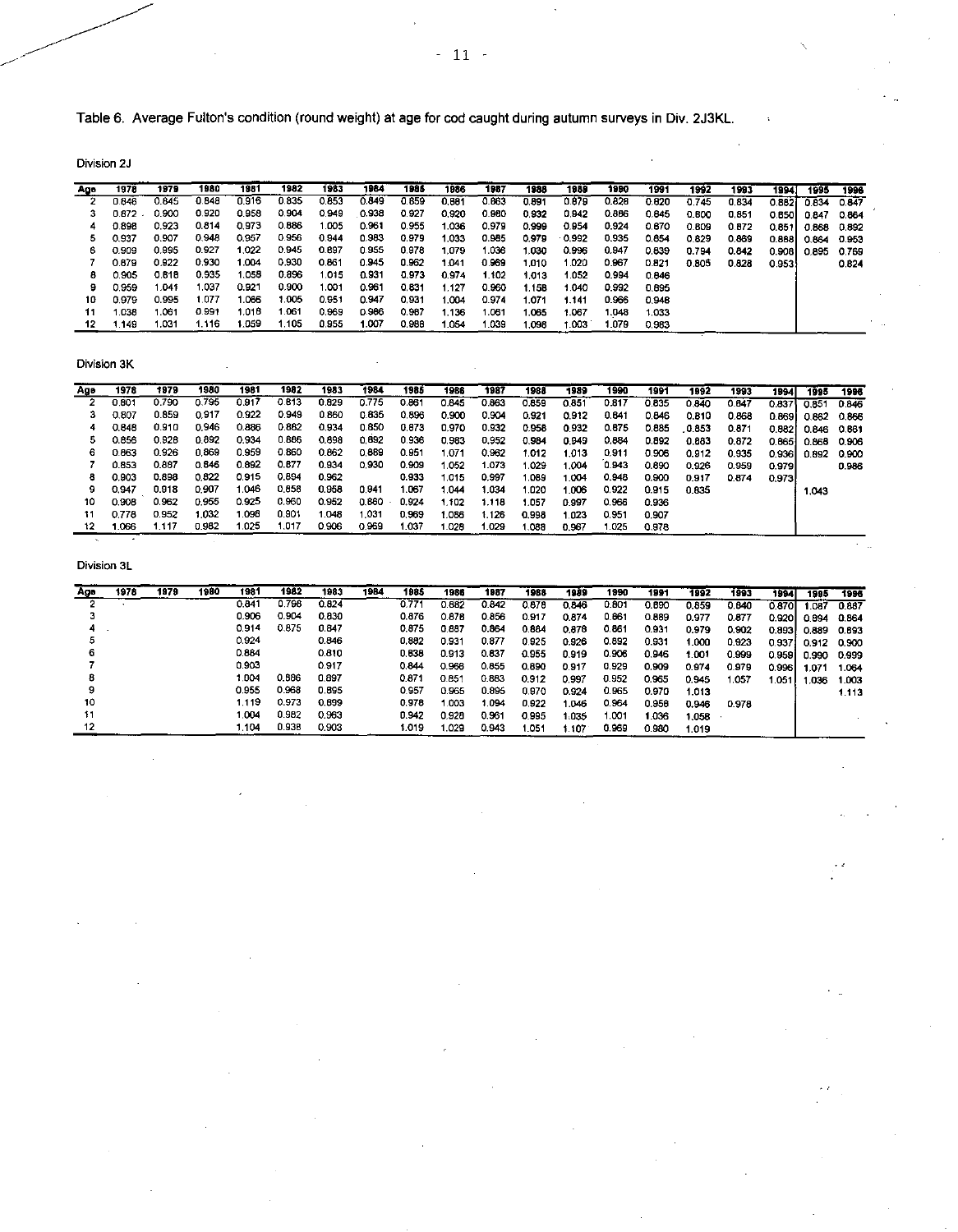Table 7. Average Fulton's condition (gutted weight) at age for cod caught during autumn surveys in Div. 2J3KL.

Division 2J

| Age | 1978  | 1979  | 1980  | 1931  | 1982  | 1983  | 1984  | 1965  | 1986  | 1987  | 1988  | 1989  | 1990  | 1991 . | 1992  | 1993  | 1994   | 1995        | 1996   |
|-----|-------|-------|-------|-------|-------|-------|-------|-------|-------|-------|-------|-------|-------|--------|-------|-------|--------|-------------|--------|
|     | 0.733 | 0.718 | 0.738 | 0.781 | 0.735 | 0.731 | 0.713 | 0.722 | 0.718 | 0.730 | 0.753 | 0.745 | 0.714 | 0.710  | 0.666 | 0.741 | 0.803  | 0.740       | 0.733  |
| з   | 0.729 | 0.755 | 0.766 | 0.811 | 0.775 | 0.772 | 0.758 | 0.741 | 0.779 | 0.813 | 0.786 | 0.764 | 0.741 | 0.736  | 0.710 | 0.758 | 0.7551 | 0.743       | -0.755 |
| 4   | 0.762 | 0.763 | 0.718 | 0.810 | 0.757 | 0.803 | 0.774 | 0.755 | 0.814 | 0.792 | 0.816 | 0.772 | 0.745 | 0.735  | 0.693 | 0.759 | 0.745  | 0.758 0.791 |        |
| ь   | 0.771 | 0.750 | 0.764 | 0.816 | 0.816 | 0.774 | 0.784 | 0.769 | 0.816 | 0.770 | 0.786 | 0.786 | 0.744 | 0.724  | 0.709 | 0.752 | 0.7731 | 0.736 0.809 |        |
| 6   | 0.747 | 0.785 | 0.750 | 0.321 | 0.801 | 0.729 | 0.767 | 0.757 | 0.615 | 0.783 | 0.812 | 0.789 | 0.753 | 0.702  | 0.678 | 0.717 | 0.7711 | 0.735 0.769 |        |
|     | 0.731 | 0.762 | 0.738 | 0.795 | 0.757 | 0.661 | 0.776 | 0.751 | 0.614 | 0.783 | 0.798 | 0.782 | 0.743 | 0.707  | 0.687 | 0.722 | 0.7791 |             | 0.824  |
| 8   | 0.722 | 0.695 | 0.743 | 0.809 | 0.737 | 0.789 | 0.732 | 0.761 | 0.776 | 0.836 | 0.815 | 0.806 | 0.762 | 0.705  |       |       |        |             |        |
| я   | 0.764 | 0.823 | 0.806 | 0.749 | 0.729 | 0.789 | 0.751 | 0.669 | 0.849 | 0.768 | 0.811 | 0.793 | 0.771 | 0.738  |       |       |        |             |        |
| 10  | 0.779 | 0.794 | 0.814 | 0.859 | 0.614 | 0.758 | 0.755 | 0.724 | 0.794 | 0.772 | 0.813 | 0.874 | 0.748 | 0.783  |       |       |        |             |        |
| 11  | 0.834 | 0.831 | 0.760 | 0.855 | 0.855 | 0.801 | 0.786 | 0.730 | 0.870 | 0.792 | 0.798 | 0.806 | 0.817 | 0.835  |       |       |        |             |        |
| 12  | 0.904 | 0.766 | 0.838 | 0.845 | 0.858 | 0.786 | 0.799 | 0.725 | 0.828 | 0.795 | 0.827 | 0.766 | 0.828 | 0.830  |       |       |        |             |        |

Division 3K

| Age | 1978  | 1979  | 1980  | 1981  | 1982  | 1983  | 1984  | 1985  | 1986  | 1987  | 1988  | 1989  | 1990  | 1991  | 1992  | 1993  | 1994    | 1995        | 1996  |
|-----|-------|-------|-------|-------|-------|-------|-------|-------|-------|-------|-------|-------|-------|-------|-------|-------|---------|-------------|-------|
|     |       |       |       |       |       |       |       |       |       |       |       |       |       |       |       |       |         |             |       |
|     | 0.683 | 0.707 | 0.708 | 0.793 | 0.722 | 0.725 | 0.685 | 0.730 | 0.749 | 0.768 | 0.753 | 0.716 | 0.711 | 0.733 | 0.735 | 0.727 | 0.741   | 0.733       | 0.739 |
|     | 0.719 | 0.741 | 0.786 | 0.793 | 0.815 | 0.742 | 0.719 | 0.744 | 0.714 | 0.757 | 0.785 | 0.750 | 0.714 | 0.719 | 0.700 | 0.741 | 0.767   | 0.744 0.746 |       |
|     | 0.747 | 0.757 | 0.805 | 0.769 | 0.758 | 0.781 | 0.733 | 0.731 | 0.774 | 0.772 | 0.796 | 0.755 | 0.724 | 0.736 | 0.711 | 0.720 | 0.7681  | 0.730 0.753 |       |
| 5   | 0.747 | 0.780 | 0.747 | 0.826 | 0.754 | 0.768 | 0.753 | 0.765 | 0.783 | 0.785 | 0.799 | 0.763 | 0.734 | 0.733 | 0.718 | 0.717 | 0.730 L | 0.737       | 0.782 |
| 6   | 0.739 | 0.747 | 0.726 | 0.789 | 0.738 | 0.728 | 0.744 | 0.784 | 0.798 | 0.778 | 0.808 | 0.781 | 0.744 | 0.742 | 0.739 | 0.746 | 0.7651  | 0.766       | 0.745 |
|     | 0.730 | 0.739 | 0.729 | 0.749 | 0.731 | 0.799 | 0.784 | 0.746 | 0.820 | 0.819 | 0.808 | 0.768 | 0.749 | 0.730 | 0.754 | 0.721 | 0.780   |             | 0.801 |
| 8.  | 0.773 | 0.746 | 0.687 | 0.751 | 0.732 | 0.809 |       | 0.764 | 0.795 | 0.788 | 0.833 | 0.779 | 0.749 | 0.738 | 0.736 | 0.732 | 0.799   |             |       |
| я   | 0.784 | 0.738 | 0.758 | 0.847 | 0.721 | 0.760 | 0.781 | 0.841 | 0.821 | 0.796 | 0.819 | 0.791 | 0.732 | 0.755 | 0.679 |       |         | 0.795       |       |
| 10  | 0.744 | 0.761 | 0.795 | 0.756 | 0.766 | 0.762 | 0.717 | 0.744 | 0.649 | 0.811 | 0.831 | 0.793 | 0.749 | 0.776 |       |       |         |             |       |
| 11  | 0.642 | 0.752 | 0.861 | 0.836 | 0.749 | 0.838 | 0.622 | 0.778 | 0.840 | 0.832 | 0.788 | 0.808 | 0.771 | 0.741 |       |       |         |             |       |
| 12  | 0.345 | 0.812 | 0.762 | 0.815 | 0.813 | 0.755 | 0.789 | 0.835 | 0.785 | 0.810 | 0.652 | 0.792 | 0.778 | 0.803 |       |       |         |             |       |

| Age | 1981  | 1982  | 1983  | 1984 | 1985  | 1986  | 1987  | 1988  | 1989  | 1990  | 1991  | 1992  | 1993  | 1994   | 1995  | 1996  |
|-----|-------|-------|-------|------|-------|-------|-------|-------|-------|-------|-------|-------|-------|--------|-------|-------|
|     | 0.718 | 0.707 | 0.718 |      | 0.680 | 0.769 | 0.721 | 0.748 | 0.734 | 0.716 | 0.746 | 0.744 | 0.721 | 0.7501 | 0 935 | 0.772 |
|     | 0.778 | 0.803 | 0.724 |      | 0.749 | 0.765 | 0.733 | 0.781 | 0.759 | 0.734 | 0.748 | 0.801 | 0.741 | 0.784  | 0.752 | 0.749 |
|     | 0.794 | 0.765 | 0.746 |      | 0.740 | 0.757 | 0.745 | 0.730 | 0.764 | 0.729 | 0.769 | 0.788 | 0.737 | 0.741  | 0.758 | 0.770 |
|     | 0.767 |       | 0.735 |      | 0.756 | 0.790 | 0.748 | 0.781 | 0.782 | 0.752 | 0.769 | 0.795 | 0.715 | 0.758  | 0.761 | 0.760 |
|     | 0.729 |       | 0.700 |      | 0.717 | 0.781 | 0.714 | 0.796 | 0.776 | 0.742 | 0.773 | 0.796 | 0.777 | 0.7761 | 0.804 | 0.806 |
|     | 0.751 |       | 0.775 |      | 0.715 | 0.616 | 0.724 | 0.741 | 0.768 | 0.763 | 0.741 | 0.793 | 0.737 | 0.775  | 0.861 | 0.847 |
|     | 0.824 | 0.767 | 0.764 |      | 0.708 | 0.730 | 0.735 | 0.758 | 0.804 | 0.777 | 0.763 | 0.723 | 0.741 | 0.7251 | 0.780 | 0.825 |
|     | 0.798 | 0.800 | 0.744 |      | 0.790 | 0.775 | 0.743 | 0.781 | 0.729 | 0.773 | 0.779 | 0.803 |       |        |       | 0.939 |
| 10  | 0.688 | 0.827 | 0.749 |      | 0.783 | 0.808 | 0.852 | 0.746 | 0.798 | 0.785 | 0.758 | 0.743 | 0.787 |        |       |       |
|     | 0.800 | 0.807 | 0.793 |      | 0.774 | 0.775 | 0.803 | 0.736 | 0.802 | 0.795 | 0.817 | 0.814 |       |        |       |       |
| 12  | 0.885 | 0.771 | 0.752 |      | 0.817 | 0.811 | 0.783 | 0.828 | 0.622 | 0.792 | 0.771 | 0.808 |       |        |       |       |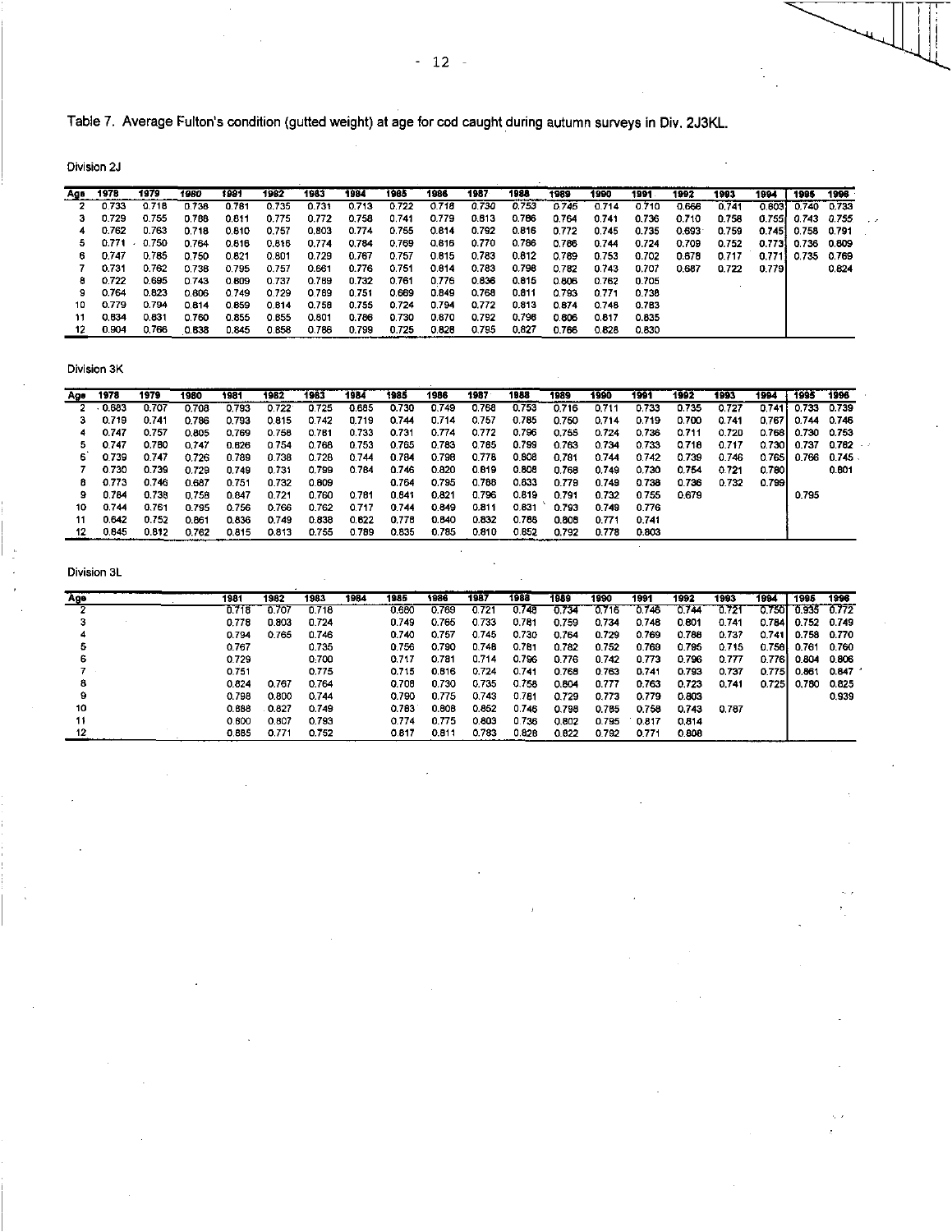Table 8. Average liver index at age for cod caught during autumn surveys in Div. 2J3KL.

Division 2J

| Age | 1978 | 1979  | 1980  | 1981  | 1982  | 1983  | 1984  | 1985  | 1986  | 1987  | 1968  |       |       |       |       |       |         |       |       |
|-----|------|-------|-------|-------|-------|-------|-------|-------|-------|-------|-------|-------|-------|-------|-------|-------|---------|-------|-------|
|     |      |       |       |       |       |       |       |       |       |       |       | 1989  | 1990  | 1991  | 1992  | 1993  | 1994    | 1995  | 1996  |
|     |      | 0.037 | 0.035 | 0.046 | 0.031 | 0.030 | 0.032 | 0.023 | 0.043 | 0.031 | 0.036 | 0.045 | 0.042 | 0.036 | 0.025 | 0.032 | 0.038   | 0.042 | 0.038 |
|     |      | 0.061 | 0.051 | 0.049 | 0.047 | 0.057 | 0.050 | 0.036 | 0.049 | 0.052 | 0.049 | 0.059 | C 050 | 0.042 | 0.028 | 0.038 | 0.039   | 0.041 | 0.043 |
|     |      | 0.062 | 0.034 | 0.069 | 0.048 | 0.078 | 0.061 | 0.048 | 0.079 | 0.061 | 0.067 | 0.067 | 0.060 | 0.045 | 0.040 | 0.037 | 0.035   | 0.041 | 0.040 |
|     |      | 0.064 | 0.052 | 0.053 | 0.051 | 0.063 | 0.066 | 0.057 | 0.077 | 0.073 | 0.057 | 0.076 | 0.061 | 0.037 | 0.036 | 0.038 | 0.0431  | 0.045 | 0.043 |
| 6   |      | 0.080 | 0.054 | 0.062 | 0.060 | 0.065 | 0.062 | 0.056 | 0.089 | 0.065 | 0.074 | 0.074 | 0.064 | 0.033 | 0.037 | 0.038 | 0.049 h | 0.017 | 0.037 |
|     |      | 0.060 | 0.055 | 0.056 | 0.057 | 0.057 | 0.055 | 0.053 | 0.074 | 0.061 | 0.070 | 0.077 | 0.067 | 0.031 | 0.036 | 0.030 | 0.0731  |       | 0.047 |
| в   |      | 0.040 | 0.041 | 0.067 | 0.051 | 0.077 | 0.055 | 0.061 | 0.051 | 0.077 | 0.076 | 0.089 | 0.066 | 0033  |       |       |         |       |       |
| 9   |      | 0.060 | 0.071 | 0.058 | 0.048 | 0.081 | 0.066 | 0.034 | 0.093 | 0.045 | 0.065 | 0.074 | 0.073 | 0.038 |       |       |         |       |       |
| 10  |      | 0.083 | 0.084 | 0.083 | 0.058 | 0.053 | 0.063 | 0.052 | 0.071 | 0.060 | 0.072 | 0.097 | 0.058 | 0.034 |       |       |         |       |       |
| 11  |      | 0.097 | 0.074 | 0.058 | 0.052 | 0.062 | 0.065 | 0.065 | 0.092 | 0.075 | 0.068 | 0.083 | 0.065 | 0.042 |       |       |         |       |       |
|     |      | 0.076 | 0.083 | 0.061 | 0.099 | 0.050 | 0.053 | 0.052 | 0.098 | 0.089 | 0.082 | 0.073 | 0.084 | 0.043 |       |       |         |       |       |

Division 3K

| Age | 1978  | 1979  | 1980  | 1981  | 1982  | 1983         | 1984         | 1985  | 1986  | 1987  | 1988  | 1989  | 1990  | 1991  | 1992  | 1993  | 1994    | 1995  | 1996  |
|-----|-------|-------|-------|-------|-------|--------------|--------------|-------|-------|-------|-------|-------|-------|-------|-------|-------|---------|-------|-------|
|     | 0.030 | 0.019 | 0.021 | 0.040 | 0.020 | 0.024        | 0.013        | 0.035 | 0.029 | 0.029 | 0.025 | 0.032 | 0.035 | 0.037 | 0.035 | 0.042 | 0.034   |       |       |
|     |       |       |       |       |       |              |              |       |       |       |       |       |       |       |       |       |         | 0.045 | 0.039 |
|     | 0.020 | 0.033 | 0.038 | 0.044 | 0.033 | 0.039        | 0.032        | 0.053 | 0.049 | 0.046 | 0.044 | 0.047 | 0.042 | 0.044 | 0.037 | 0.043 | 0.0441  | 0.046 | 0.044 |
|     | 0.032 | 0.054 | 0.047 | 0.041 | 0.045 | 0.052        | 0.037        | 0.053 | 0.061 | 0.049 | 0.056 | 0.056 | 0.052 | 0.052 | 0.048 | 0.045 | 0.049 i | 0.047 | 0.044 |
|     | 0.040 | 0.066 | 0.046 | 0.035 | 0.061 | 0.047        | 0.046        | 0.054 | 0.069 | 0.056 | 0.069 | 0.057 | 0.051 | 0.054 | 0.055 | 0.051 | 0.053   | 0.050 | 0.048 |
| 6   | 0.037 | 0.062 | 0.052 | 0.054 | 0.044 | 0.035        | <b>D.D41</b> | 0.054 | 0.082 | 0.064 | 0.070 | 0.071 | 0.055 | 0.052 | 0.059 | 0.058 | 0.0541  | 0.048 | 0.057 |
|     | 0.040 | 0.061 | 0.045 | 0.043 | 0.049 | <b>0.035</b> | 0.047        | 0.044 | 0.082 | 0.078 | 0.061 | 0.071 | 0.057 | 0.043 | 0.064 | 0.050 | 0.0651  |       | 0.059 |
| 8   | 0.057 | 0.058 | 0.049 | 0.049 | 0.052 | 0.066        |              | 0.055 | 0.074 | 0.051 | 0.078 | 0.072 | 0.066 | 0.046 | 0.059 | 0.032 | 0.071   |       |       |
|     | 0.059 | 0.055 | 0.045 | 0.070 | 0.042 | 0.046        | 0.047        | 0.075 | 0.004 | 0.053 | 0.059 | 0.072 | 0.060 | 0.052 | 0.061 |       |         | 0.036 |       |
| 10  | 0.062 | 0.061 | 0.047 | 0.059 | 0.057 | 0.049        | 0.037        | 0.049 | 0.081 | 0.070 | 0.069 | 0.071 | 0.064 | 0.054 |       |       |         |       |       |
| 11  | 0.033 | 0.066 | 0.051 | 0.077 | 0.055 | 0.063        | 0.065        | 0.066 | 0.080 | 0.091 | 0.073 | 0.075 | 0.062 | 0.038 |       |       |         |       |       |
|     | 0.071 | 0.080 | 0.066 | 0.066 | 0.062 | 0.024        | 0.046        | 0.052 | 0.097 | 0.073 | 0.070 | 0.071 | 0.079 | 0.034 |       |       |         |       |       |

**.** 

 $\bar{z}$ 

| Ago | 1978 | 1979 | 1980 | 1981  | 1982  | 1983  | 1984 | 1985  | 1986  | 1987  | 1988  | 1989  | 1990  | 1991  | 1992  | 1993  | 1994  | 1995  | 1998  |
|-----|------|------|------|-------|-------|-------|------|-------|-------|-------|-------|-------|-------|-------|-------|-------|-------|-------|-------|
|     |      |      |      | 0.021 | 0.013 | 0.025 |      | 0.029 | 0.030 | 0.026 | 0.025 | 0.026 | 0.039 | 0.046 | 0.041 | 0.043 | 0.039 | 0.039 | 0.039 |
|     |      |      |      | 0.041 | 0.025 | 0.022 |      | 0.031 | 0.032 | 0.032 | C.028 | 0.036 | 0.038 | 0.056 | 0.067 | 0.053 | 0.078 | 0.048 | 0.040 |
|     |      |      |      | 0.038 | 0.042 | 0.024 |      | 0.039 | 0.035 | 0.031 | 0.035 | 0.039 | 0.037 | 0.062 | 0.073 | 0.062 | 0.053 | 0.049 | 0.044 |
|     |      |      |      | 0.039 |       | 0.027 |      | 0.039 | 0.047 | 0.035 | 0.043 | 0.052 | 0.042 | 0.059 | 0.076 | 0.066 | 0.052 | 0.050 | 0.044 |
|     |      |      |      | 0.039 |       | 0.030 |      | 0.033 | 0.040 | 0.030 | 0.045 | 0045  | 0.048 | 0.060 | 0.071 | 0.075 | 0.074 | 0.066 | 0.064 |
|     |      |      |      | 0.041 |       | 0.041 |      | 0.030 | 0.045 | 0.029 | 0.051 | 0053  | 0.057 | 0.059 | 0.073 | 0.066 | 0.044 | 0.080 | 0.078 |
|     |      |      |      | 0.065 | 0.039 | 0.032 |      | 0.046 | 0.033 | 0.032 | 0.043 | 0.058 | 0.055 | 0.069 | 0.065 | 0.033 | 0.035 | 0.053 | 0.102 |
|     |      |      |      | 0.049 | 0.061 | 0.039 |      | 0.051 | 0.056 | 0.036 | 0.050 | 0.051 | 0.059 | 0.075 | 0.070 |       |       |       | 0.137 |
| 10  |      |      |      | 0.077 | 0.054 | 0.041 |      | 0.066 | 0.052 | 0.091 | 0.039 | 0.059 | 0.057 | 0.066 | 0.074 | 0.098 |       |       |       |
|     |      |      |      | 0.052 | 0.068 | 0.042 |      | 0.060 | 0.048 | 0.059 | 0.044 | 0.067 | 0.069 | 0.074 | 0.090 |       |       |       |       |
| 12  |      |      |      | 0.068 | 0.066 | 0.045 |      | 0.071 | 0.060 | 0.050 | 0.070 | 0.055 | 0.065 | 0.056 | 0.068 |       |       |       |       |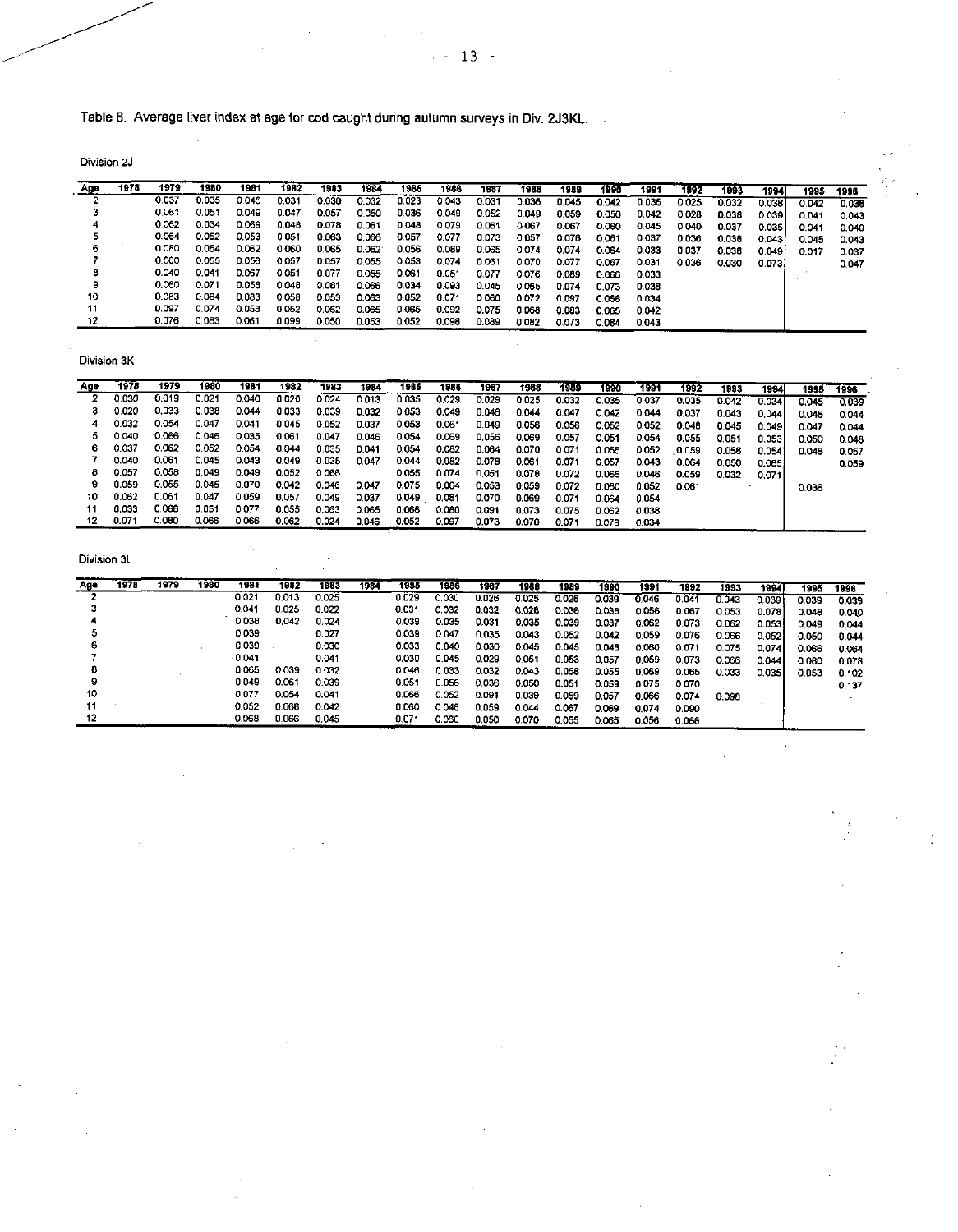



ţ,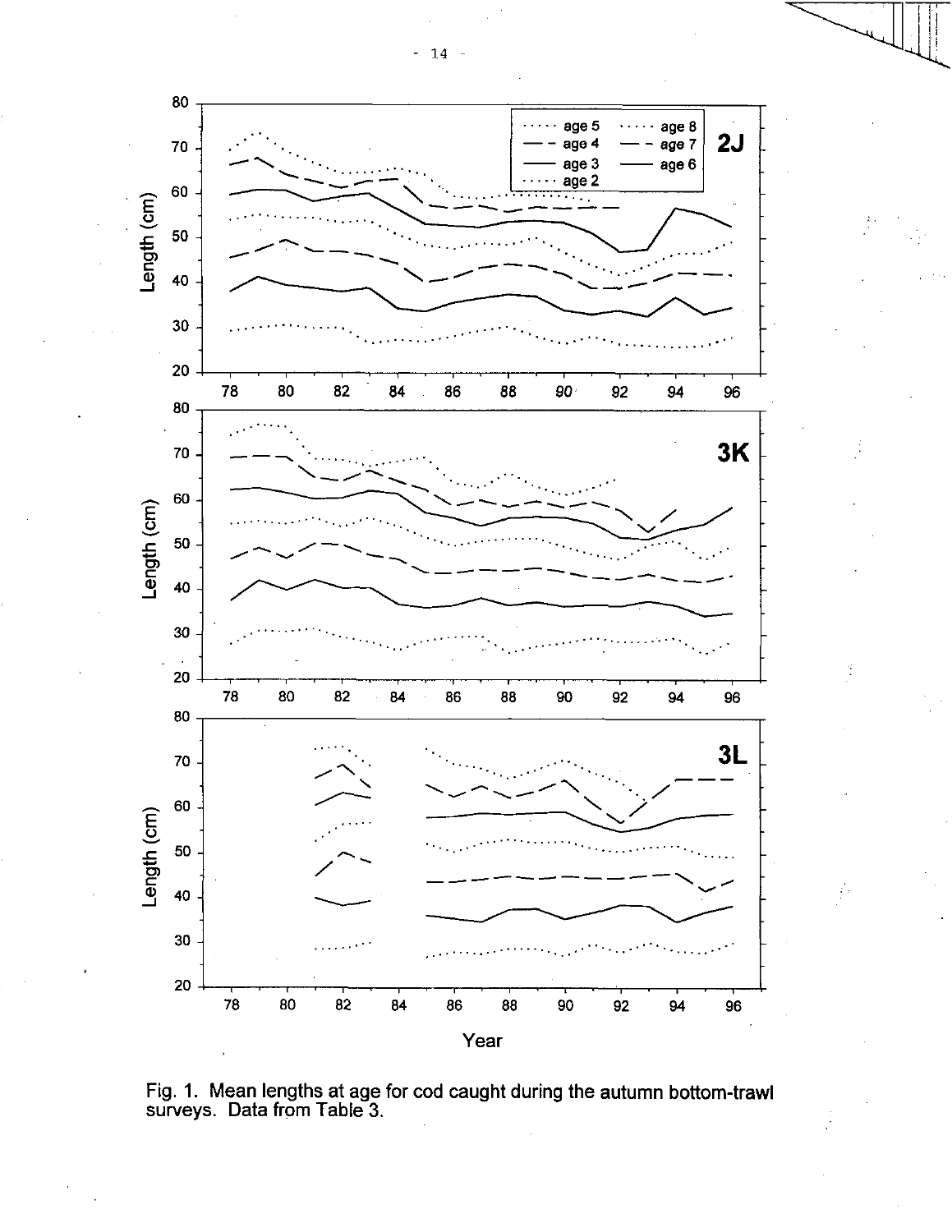

Fig. 2. Mean weights at age for cod caught during the autumn bottom-trawl surveys. Data from Table 4.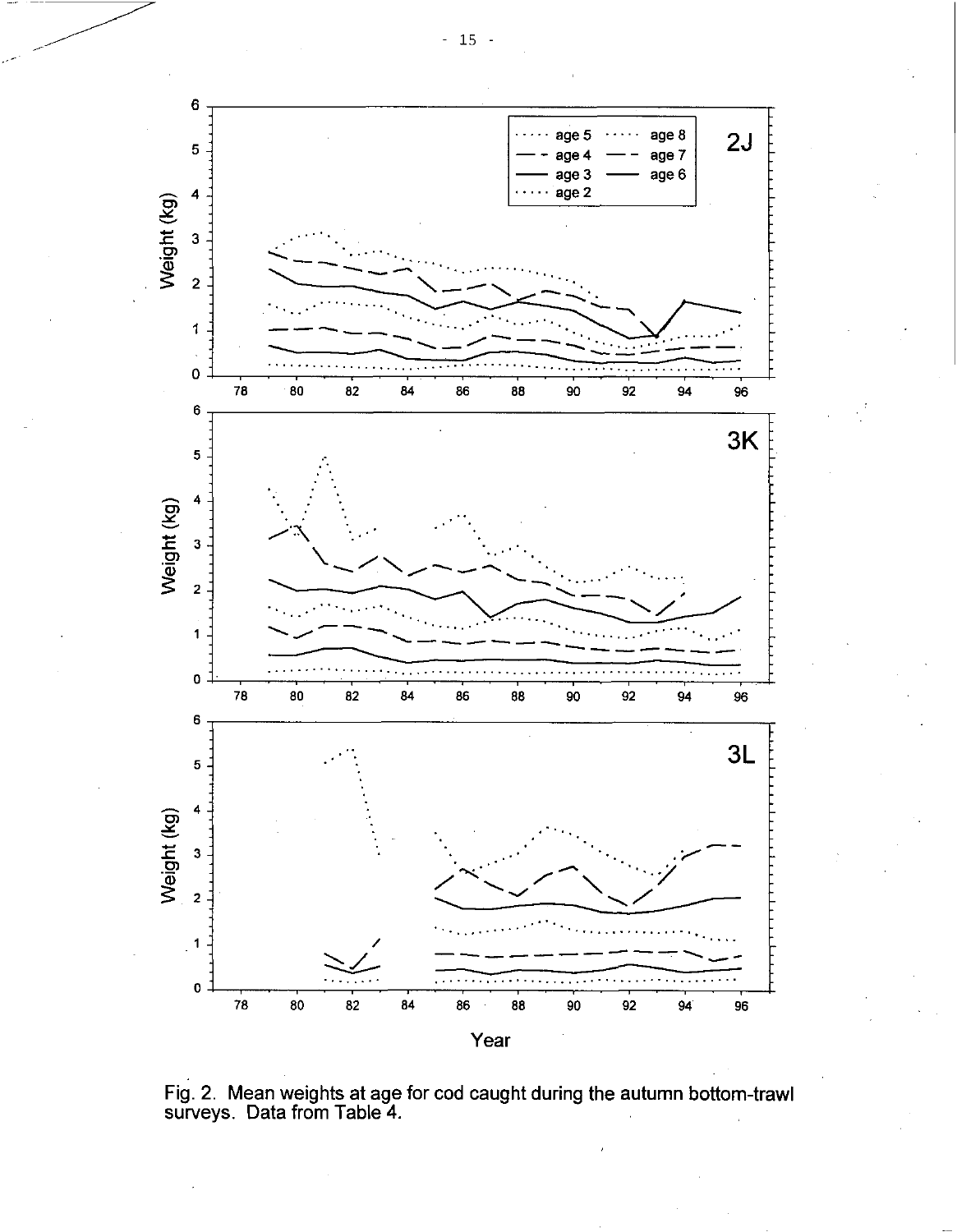

Length (cm)

98



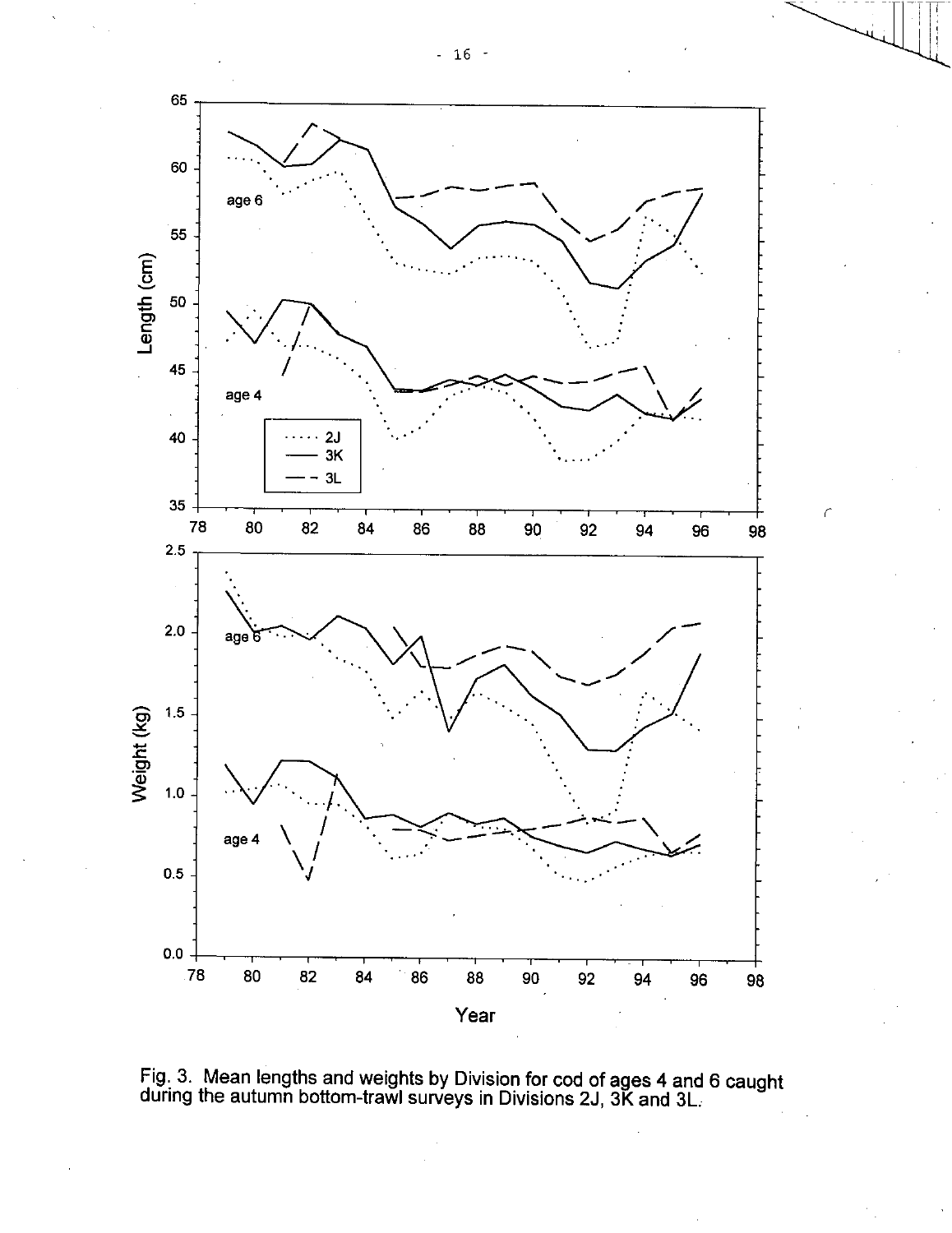

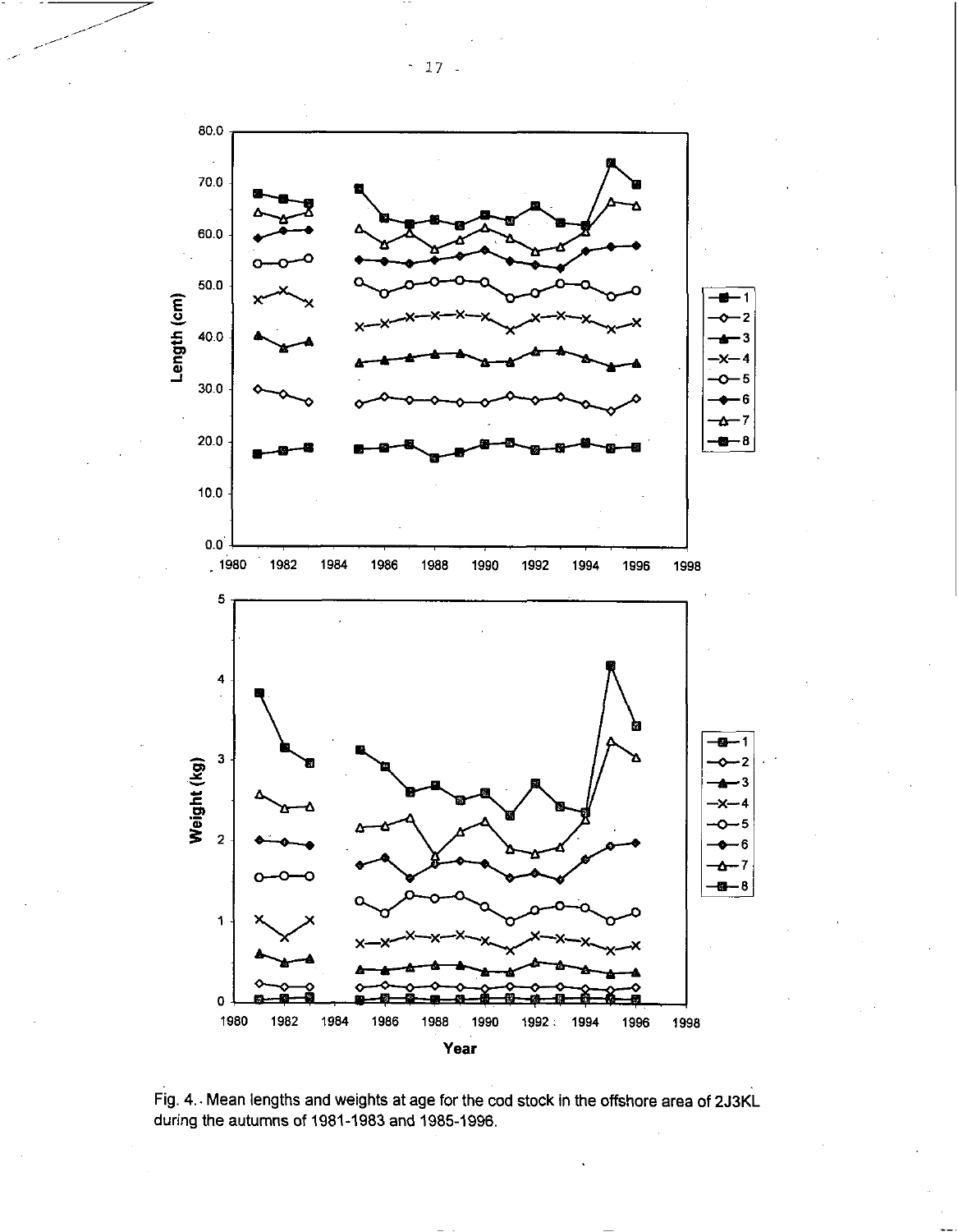- 18 -



**Fig. 5. Average Fulton's condition (gutted weight) at ages 3-6 for cod sampled during autumn surveys in Divisions 2J3KL. A condition factor of 0.77, which is the overall average reported by Taggart et al. (1994), is shown for reference.**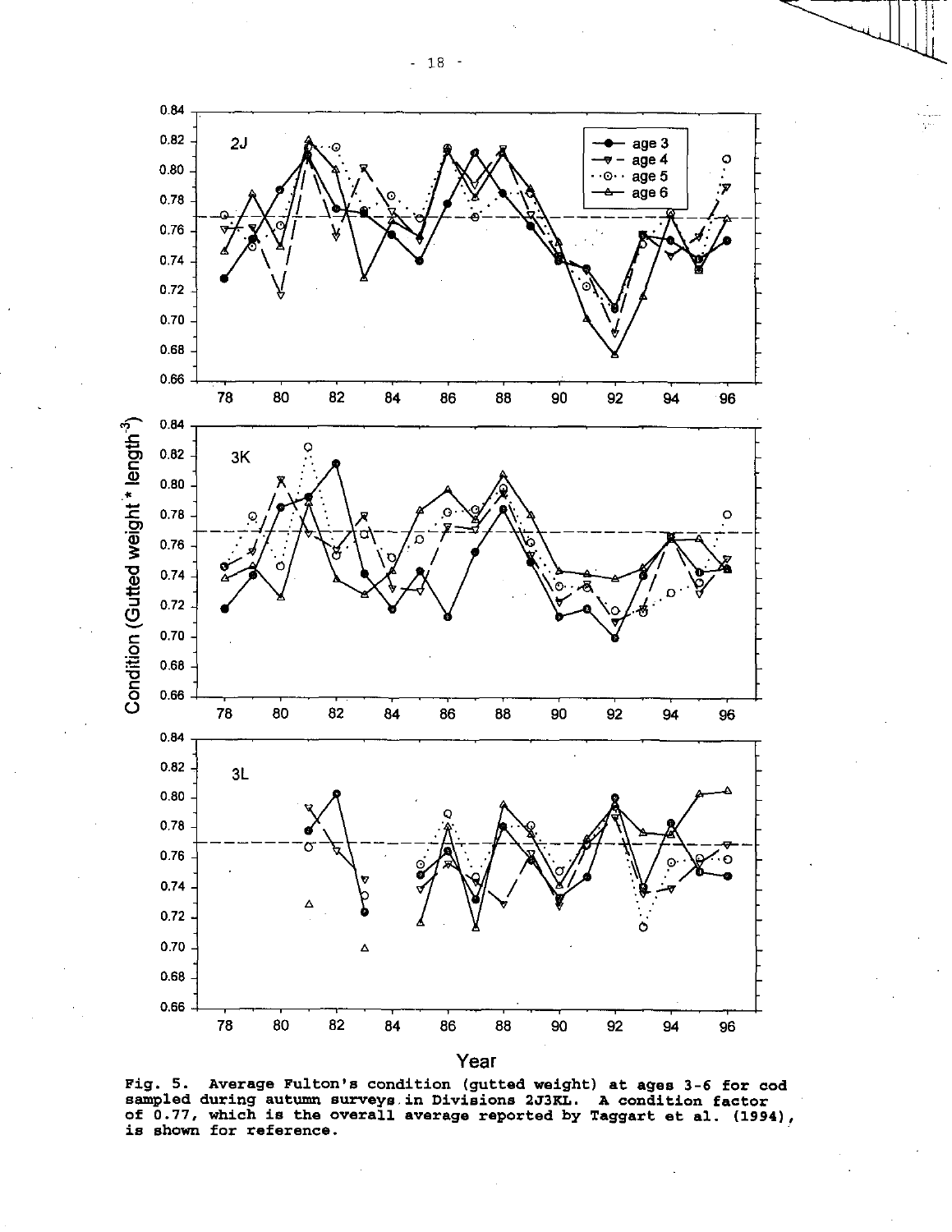- 19 -





Fig. 6. Average liver index at ages 3-6 for cod sampled during autumn surveys in Divisions 2J3KL.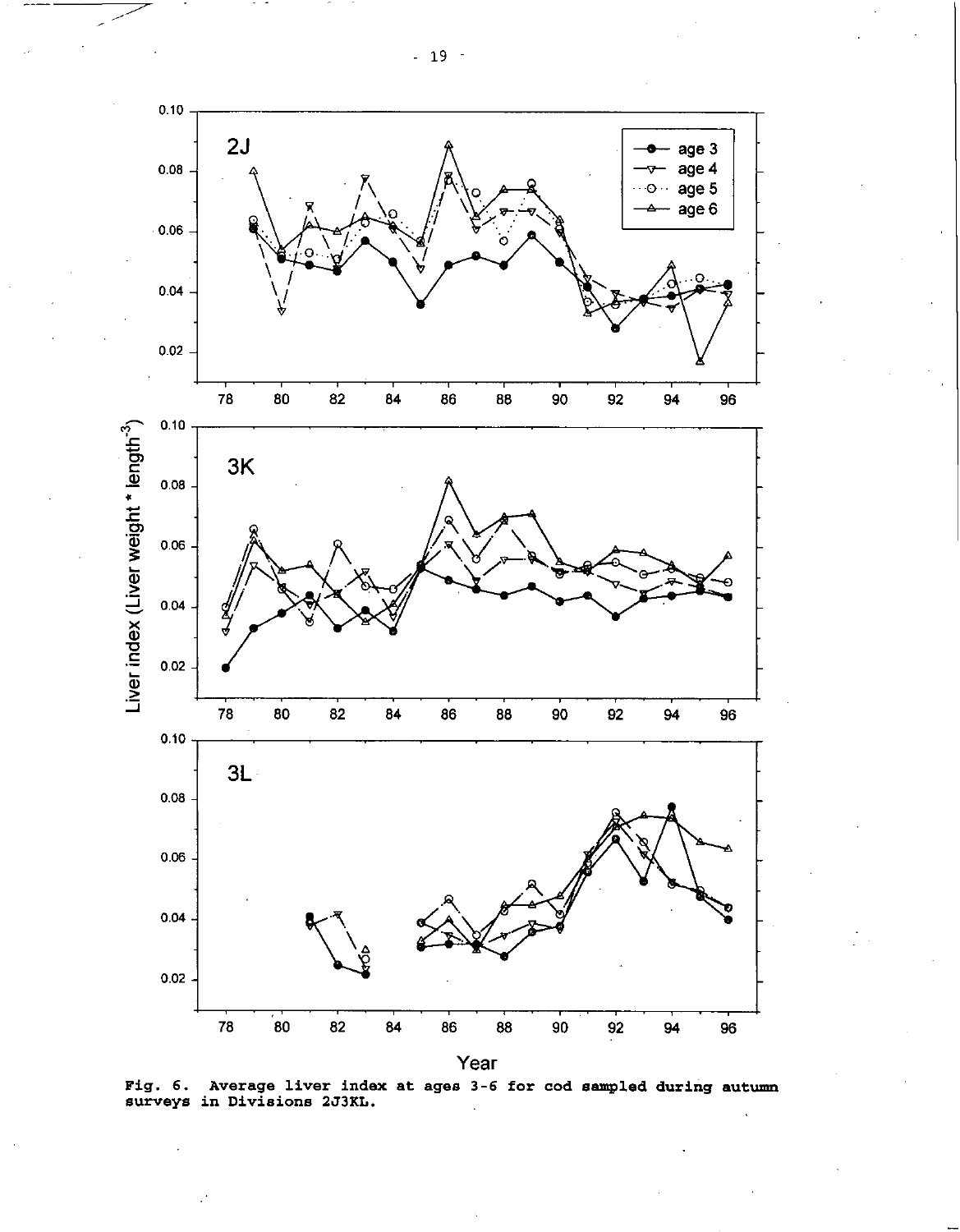1.00 July | August | September | October o Triangle 0.95 O Williams Hr. ❑ Gr. Brehat Condition (gutted weight) **Conche**  $0.90$ s LaScie A Shoe Cove Condition(gutted w • Fogo  $\Box$ ol I o Lumsden  $0.85$ **• •**  a  $\overline{\nabla}$ • Eastport  $\blacksquare$ **່ອ** 2 A |<br>8 ⊗ ✓ Bonavista **a •**   $\overline{C}$ ✓ L. Catalina  $\begin{array}{|c|c|c|c|c|c|}\hline 0.80 & & & & & & & \\\hline \end{array}$ • Foxtrap Α  $\Diamond$  Petty Hr.  $\diamond$  Calvert a ◇ 0.75  $\diamond$  Admiral's Bch. 0.70 <del>| 1111||1111|-1111|-1111||111||1111||1111||111||111||1111|</del>11111 170 180 190 200 210 220 230 240 250 260 270 280 290 300 0.12  $0.10$ • 0.08 **-**   $\frac{d}{dx}$  $\overline{E}$  $\mathbf{w}$  $\Box$  $\overline{\nabla}$ ◈  $0.06$ *egg*  a  $\bullet$   $\qquad \qquad \diamond$   $\qquad \diamond$ 0 0 0  $\circ$   $\Rightarrow$   $\overset{\mathbb{A}}{\diamond}$  $\hfill \Box$  $a \overset{\circ}{\phantom{a}}^{\phantom{a}}$   $a$  $0.04$  $^{\circ}$  es  $^{\circ}$  es  $^{\circ}$  $\circ$ 0.02 मा गा ן ד 170 180 190 200 210 220 230 240 250 260 270 280 290 300 Day of year

Fig. 7. Condition of cod sampled during the sentinel survey in Division 2J3KL in 1995. The data are aggregated by community and day of year. Any influence of fish size has been ignored. All samples collected from communities on Fogo Island on a specific day are aggregated. In the legend, communities are ordered from north (top) to south.

 $-20 -$